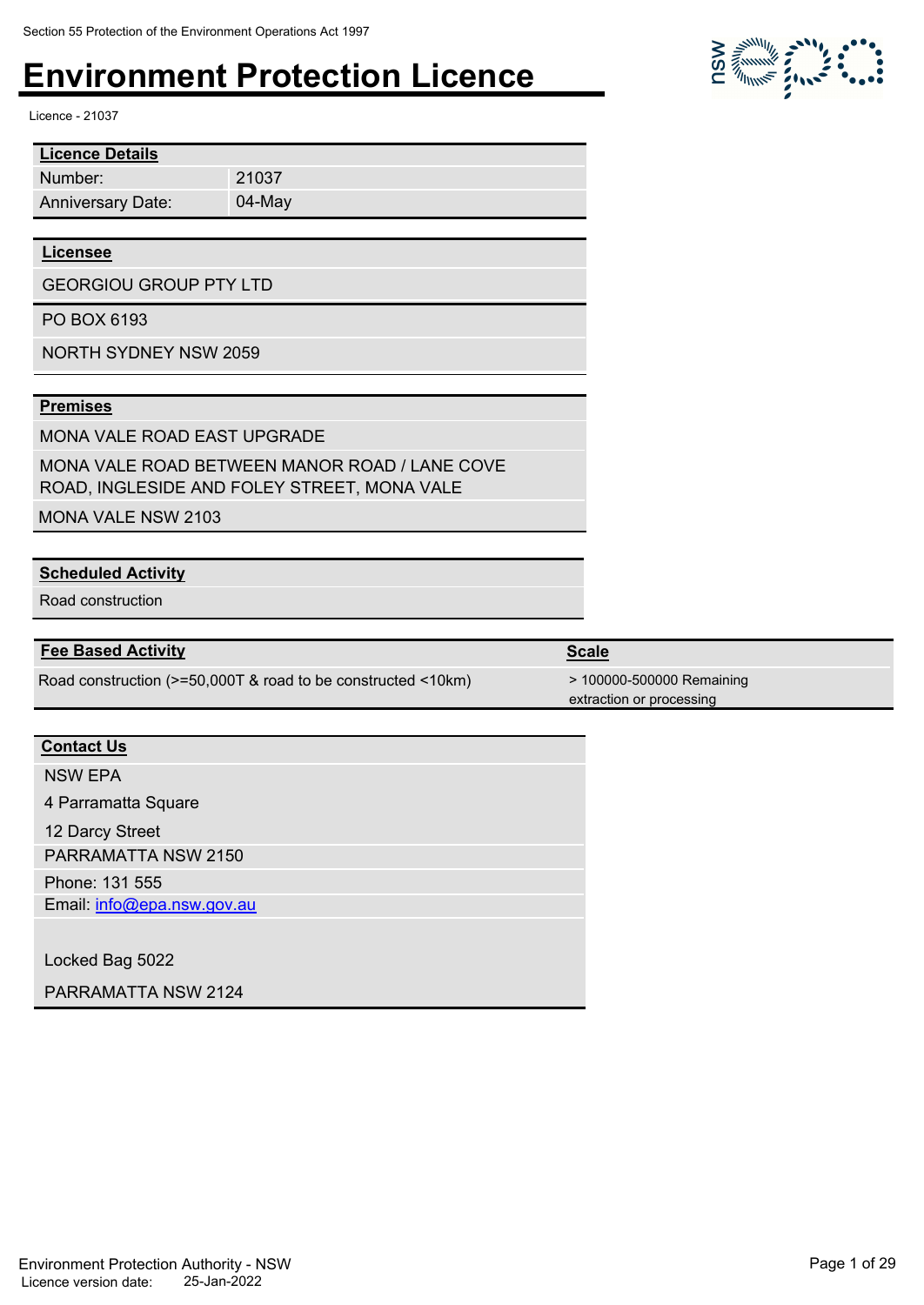

Licence - 21037

|                | 4     |
|----------------|-------|
|                |       |
|                |       |
|                |       |
|                |       |
|                |       |
|                |       |
|                |       |
|                |       |
| 1              | 6     |
| A1             |       |
| A <sub>2</sub> |       |
| A <sub>3</sub> |       |
| $\mathbf{2}$   |       |
| P1             |       |
| 3              |       |
| L1             |       |
| L <sub>2</sub> |       |
| L <sub>3</sub> |       |
| L4             |       |
| 4              | $-11$ |
| O <sub>1</sub> |       |
| O <sub>2</sub> |       |
| O <sub>3</sub> |       |
| O4             |       |
| 5              |       |
| M1             |       |
| M <sub>2</sub> |       |
| M <sub>3</sub> |       |
| M4             |       |
| M <sub>5</sub> |       |
| M <sub>6</sub> |       |
| M7             |       |
| M <sub>8</sub> |       |
| 6              |       |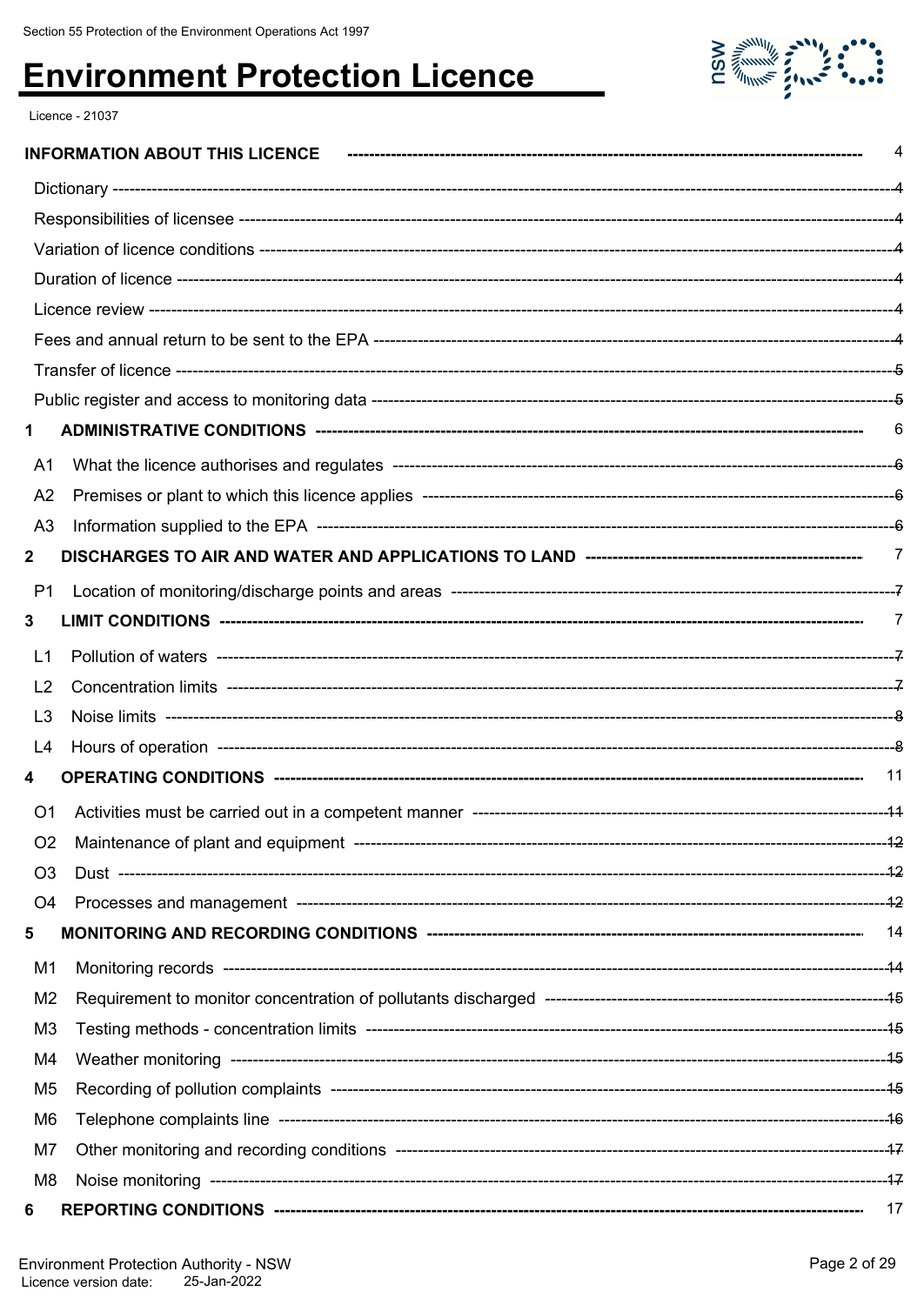

|                | Licence - 21037   |    |
|----------------|-------------------|----|
| R1             |                   |    |
| R <sub>2</sub> |                   |    |
| R <sub>3</sub> |                   |    |
| R <sub>4</sub> |                   |    |
| $\overline{7}$ |                   |    |
| G1             |                   |    |
| G <sub>2</sub> |                   |    |
| 8              |                   |    |
|                |                   |    |
| U1             |                   |    |
| U <sub>2</sub> |                   |    |
| 9              |                   |    |
| E1             |                   |    |
| E <sub>2</sub> |                   |    |
| E3             |                   |    |
|                | <b>DICTIONARY</b> | 27 |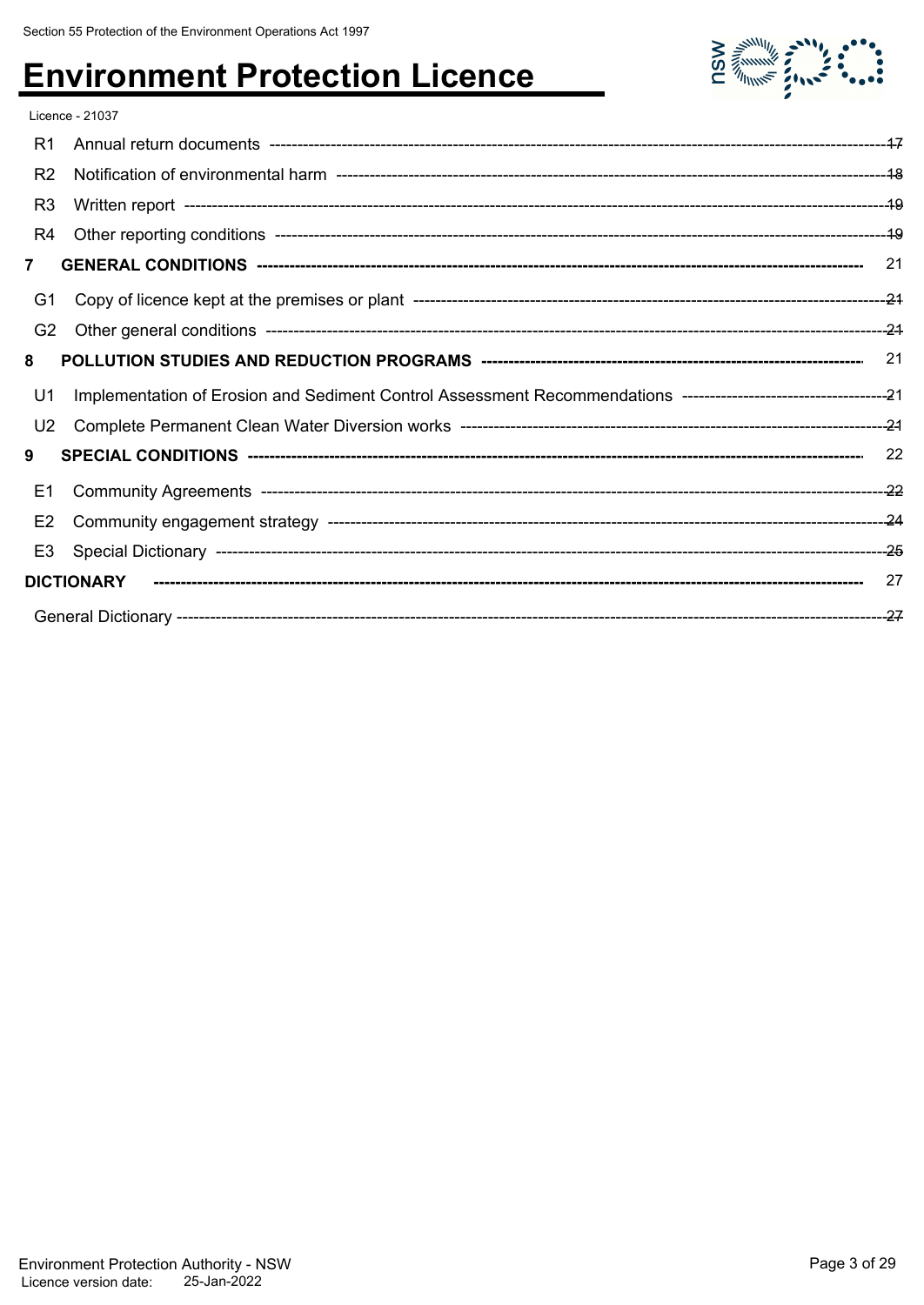Licence - 21037



### **Information about this licence**

#### **Dictionary**

A definition of terms used in the licence can be found in the dictionary at the end of this licence.

#### **Responsibilities of licensee**

Separate to the requirements of this licence, general obligations of licensees are set out in the Protection of the Environment Operations Act 1997 ("the Act") and the Regulations made under the Act. These include obligations to:

- ensure persons associated with you comply with this licence, as set out in section 64 of the Act;
- control the pollution of waters and the pollution of air (see for example sections 120 132 of the Act);
- report incidents causing or threatening material environmental harm to the environment, as set out in Part 5.7 of the Act.

#### **Variation of licence conditions**

The licence holder can apply to vary the conditions of this licence. An application form for this purpose is available from the EPA.

The EPA may also vary the conditions of the licence at any time by written notice without an application being made.

Where a licence has been granted in relation to development which was assessed under the Environmental Planning and Assessment Act 1979 in accordance with the procedures applying to integrated development, the EPA may not impose conditions which are inconsistent with the development consent conditions until the licence is first reviewed under Part 3.6 of the Act.

#### **Duration of licence**

This licence will remain in force until the licence is surrendered by the licence holder or until it is suspended or revoked by the EPA or the Minister. A licence may only be surrendered with the written approval of the EPA.

#### **Licence review**

The Act requires that the EPA review your licence at least every 5 years after the issue of the licence, as set out in Part 3.6 and Schedule 5 of the Act. You will receive advance notice of the licence review.

#### **Fees and annual return to be sent to the EPA**

For each licence fee period you must pay:

- an administrative fee; and
- a load-based fee (if applicable).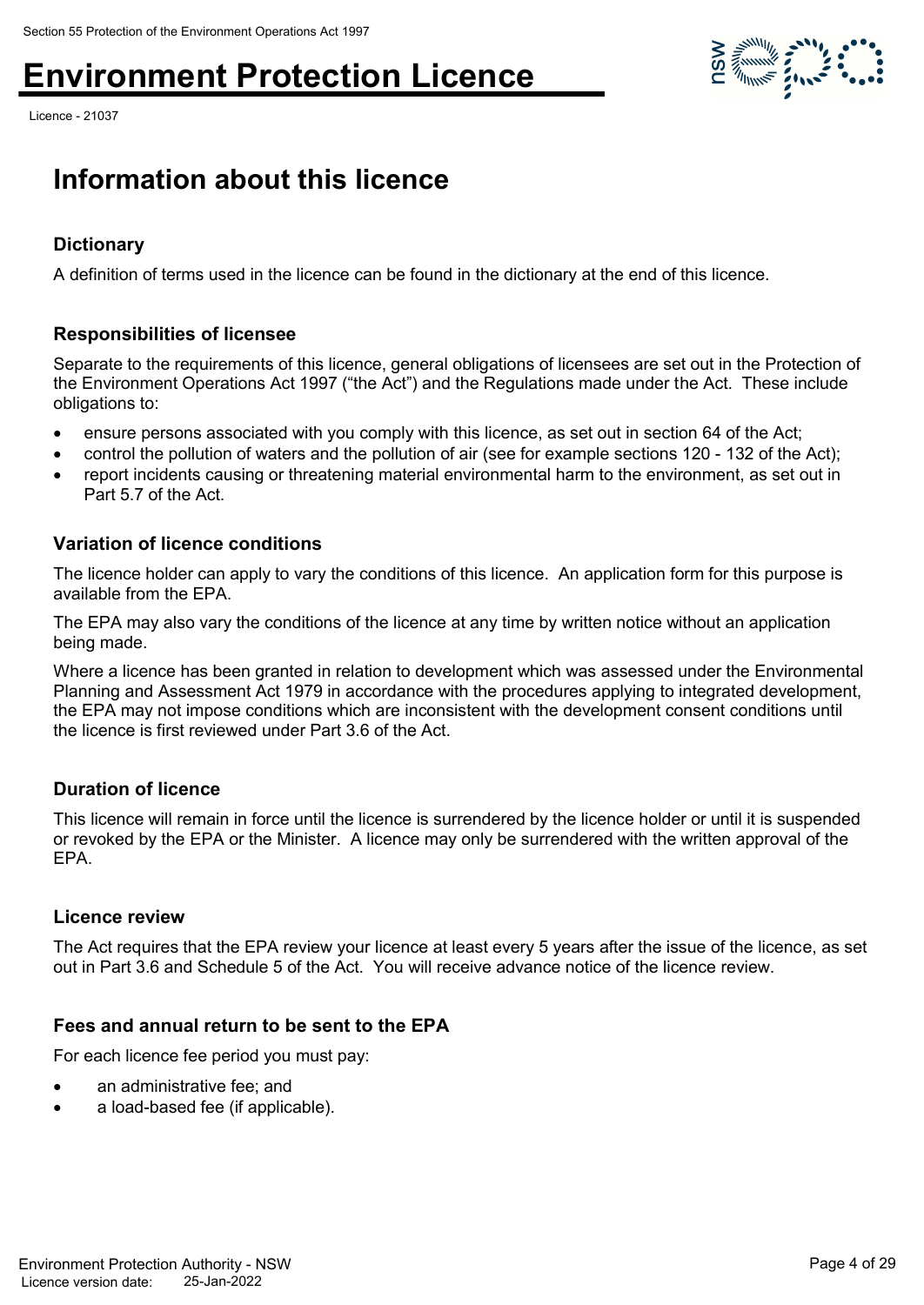

Licence - 21037

The EPA publication "A Guide to Licensing" contains information about how to calculate your licence fees. The licence requires that an Annual Return, comprising a Statement of Compliance and a summary of any monitoring required by the licence (including the recording of complaints), be submitted to the EPA. The Annual Return must be submitted within 60 days after the end of each reporting period. See condition R1 regarding the Annual Return reporting requirements.

Usually the licence fee period is the same as the reporting period.

#### **Transfer of licence**

The licence holder can apply to transfer the licence to another person. An application form for this purpose is available from the EPA.

#### **Public register and access to monitoring data**

Part 9.5 of the Act requires the EPA to keep a public register of details and decisions of the EPA in relation to, for example:

- licence applications:
- licence conditions and variations;
- statements of compliance;
- load based licensing information; and
- load reduction agreements.

Under s320 of the Act application can be made to the EPA for access to monitoring data which has been submitted to the EPA by licensees.

#### **This licence is issued to:**

**GEORGIOU GROUP PTY LTD**

**PO BOX 6193**

#### **NORTH SYDNEY NSW 2059**

subject to the conditions which follow.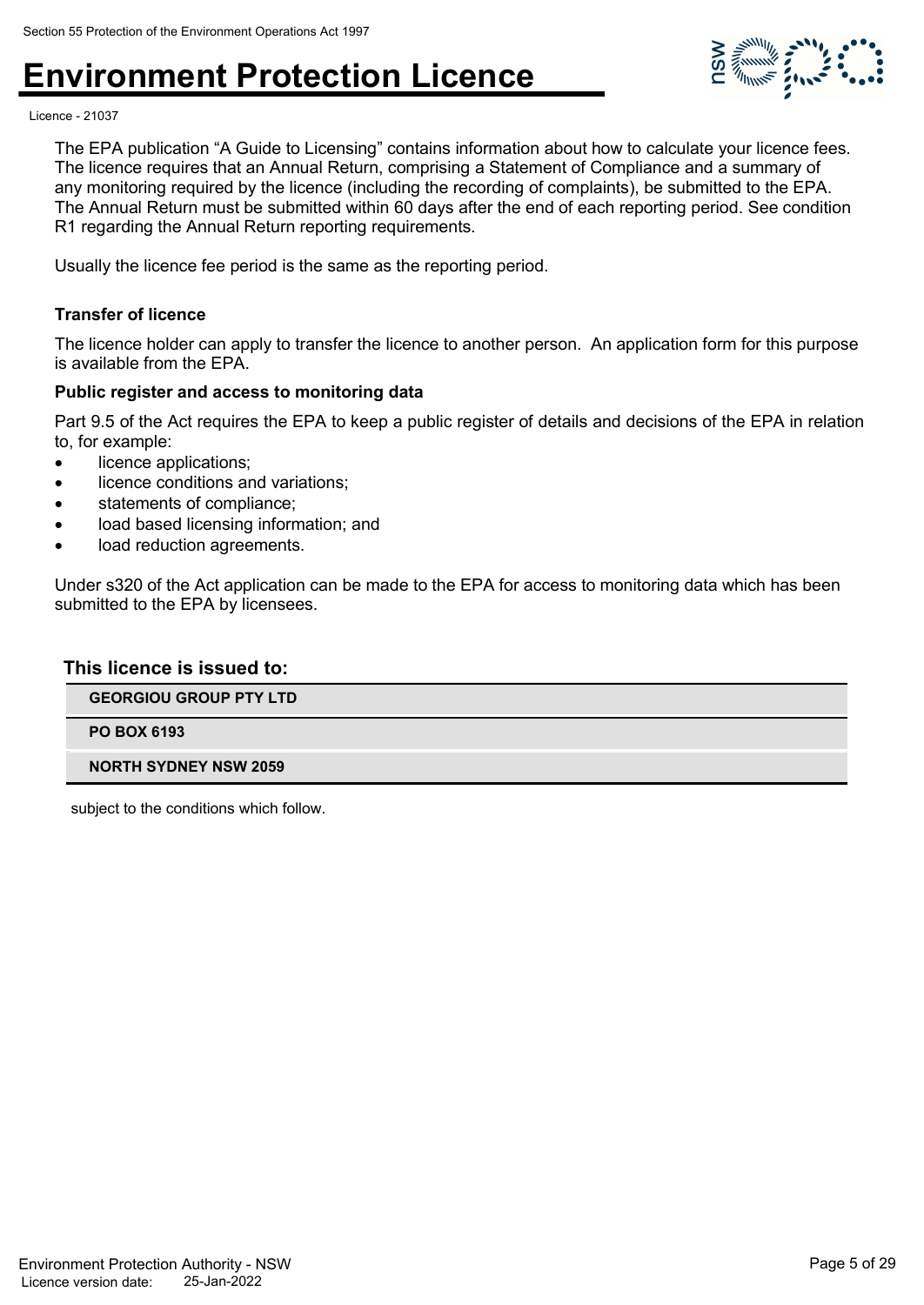

Licence - 21037

### **1 Administrative Conditions**

#### **A1 What the licence authorises and regulates**

A1.1 This licence authorises the carrying out of the scheduled activities listed below at the premises specified in A2. The activities are listed according to their scheduled activity classification, fee-based activity classification and the scale of the operation.

Unless otherwise further restricted by a condition of this licence, the scale at which the activity is carried out must not exceed the maximum scale specified in this condition.

| <b>Scheduled Activity</b> | <b>Fee Based Activity</b>                                           | <b>Scale</b>                                                 |
|---------------------------|---------------------------------------------------------------------|--------------------------------------------------------------|
| Road construction         | Road construction (>=50,000T & road to be<br>$constructed < 10km$ ) | $> 100000 - 500000$<br>Remaining extraction or<br>processing |

#### **A2 Premises or plant to which this licence applies**

A2.1 The licence applies to the following premises:

| <b>Premises Details</b>                                                                             |
|-----------------------------------------------------------------------------------------------------|
| <b>MONA VALE ROAD EAST UPGRADE</b>                                                                  |
| <b>MONA VALE ROAD BETWEEN MANOR ROAD / LANE COVE ROAD.</b><br>INGLESIDE AND FOLEY STREET, MONA VALE |
| <b>MONA VALE</b>                                                                                    |
| <b>NSW 2103</b>                                                                                     |
|                                                                                                     |

- A2.2 The premises is the most recently approved premises maps held on EPA electronic file EF17/12988
- A2.3 Premises maps are not deemed to be approved by the EPA unless confirmed in writing.
- A2.4 Premises maps changes as a result of scheduled land portion handover, land portion surrenders or land portion additions are permitted to be altered through this condition. Any proposed variations to the premises must:
	- (a) be submitted to the EPA in electronic format; and
	- (b) be a complete map set containing unique identifiers for revision number and map sheet numbers; and
	- (c) be submitted to the EPA no less than 5 business days prior to the scheduled handover, surrender or land portion addition date.

#### **A3 Information supplied to the EPA**

A3.1 Works and activities must be carried out in accordance with the proposal contained in the licence application, except as expressly provided by a condition of this licence.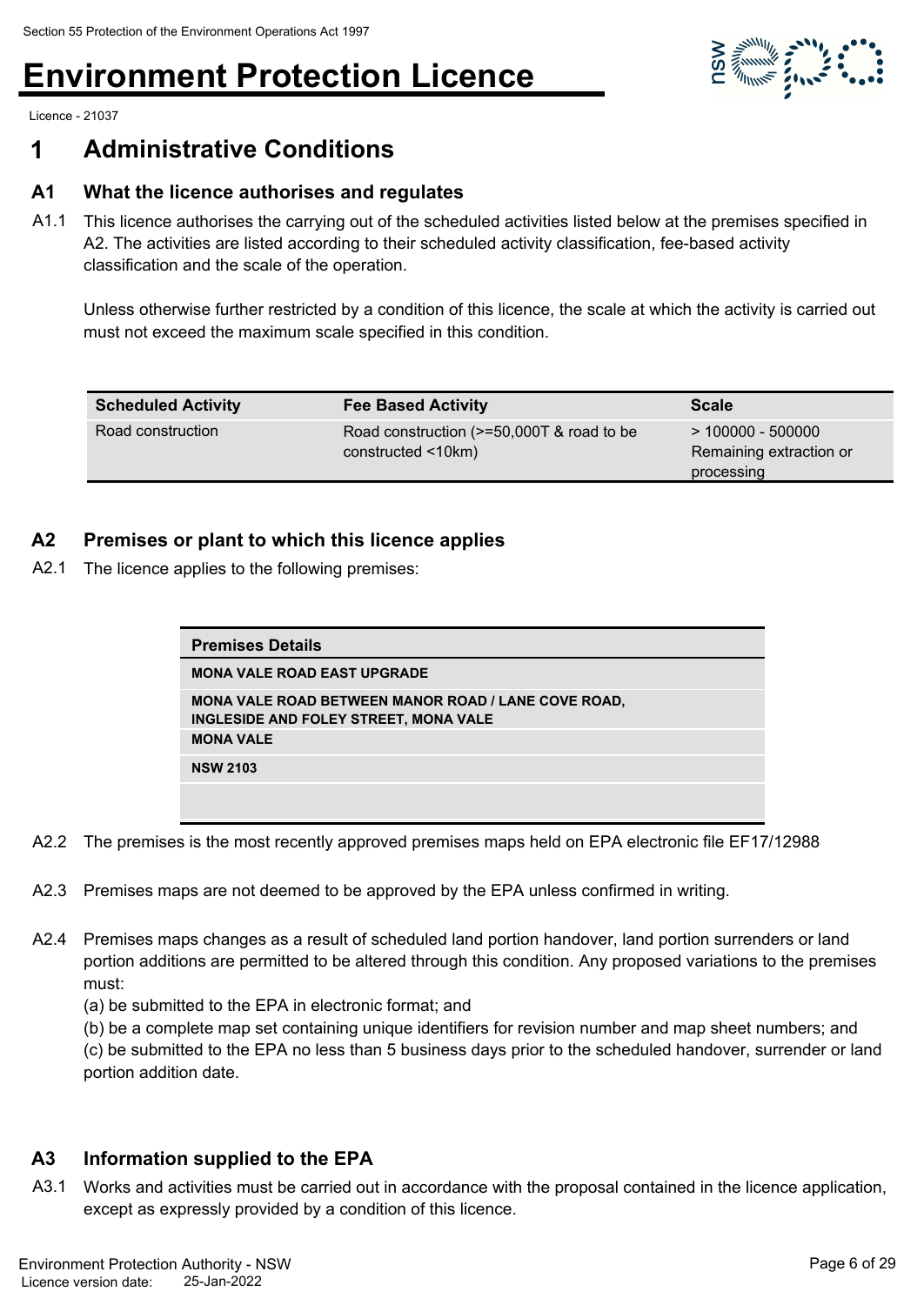

Licence - 21037

In this condition the reference to "the licence application" includes a reference to:

a) the applications for any licences (including former pollution control approvals) which this licence replaces under the Protection of the Environment Operations (Savings and Transitional) Regulation 1998; and b) the licence information form provided by the licensee to the EPA to assist the EPA in connection with the issuing of this licence.

#### **Discharges to Air and Water and Applications to Land 2**

#### **P1 Location of monitoring/discharge points and areas**

- P1.1 The following utilisation areas referred to in the table below are identified in this licence for the purposes of the monitoring and/or the setting of limits for any application of solids or liquids to the utilisation area.
- P1.2 The following points referred to in the table are identified in this licence for the purposes of the monitoring and/or the setting of limits for discharges of pollutants to water from the point.

|              |                                             | <b>Water and land</b>          |                                                                |
|--------------|---------------------------------------------|--------------------------------|----------------------------------------------------------------|
| fication no. | <b>EPA Identi- Type of Monitoring Point</b> | <b>Type of Discharge Point</b> | <b>Location Description</b>                                    |
|              | Surface Water Discharge                     | Surface Water Discharge        | The outlet to sediment basins<br>referred to in condition P1.3 |

- P1.3 The sediment basins and discharge points referred to in Condition P1.2 are active basins and discharge points identified in the spreadsheet titled "EPL 21037 – Temporary Sediment Basin Schedule" and maintained on EPA file number EF17/12988.
- P1.4 The licensee must notify the EPA in writing, at least 48 hours prior to a sediment basin becoming active or inactive. The notification must include an updated Temporary Sediment Basin Schedule. Note: Sediment basins are only considered active whilst accepting water directly from active construction

### **3 Limit Conditions**

#### **L1 Pollution of waters**

L1.1 Except as may be expressly provided in any other condition of this licence, the licensee must comply with section 120 of the Protection of the Environment Operations Act 1997.

#### **L2 Concentration limits**

L2.1 For each monitoring/discharge point or utilisation area specified in the table\s below (by a point number), the concentration of a pollutant discharged at that point, or applied to that area, must not exceed the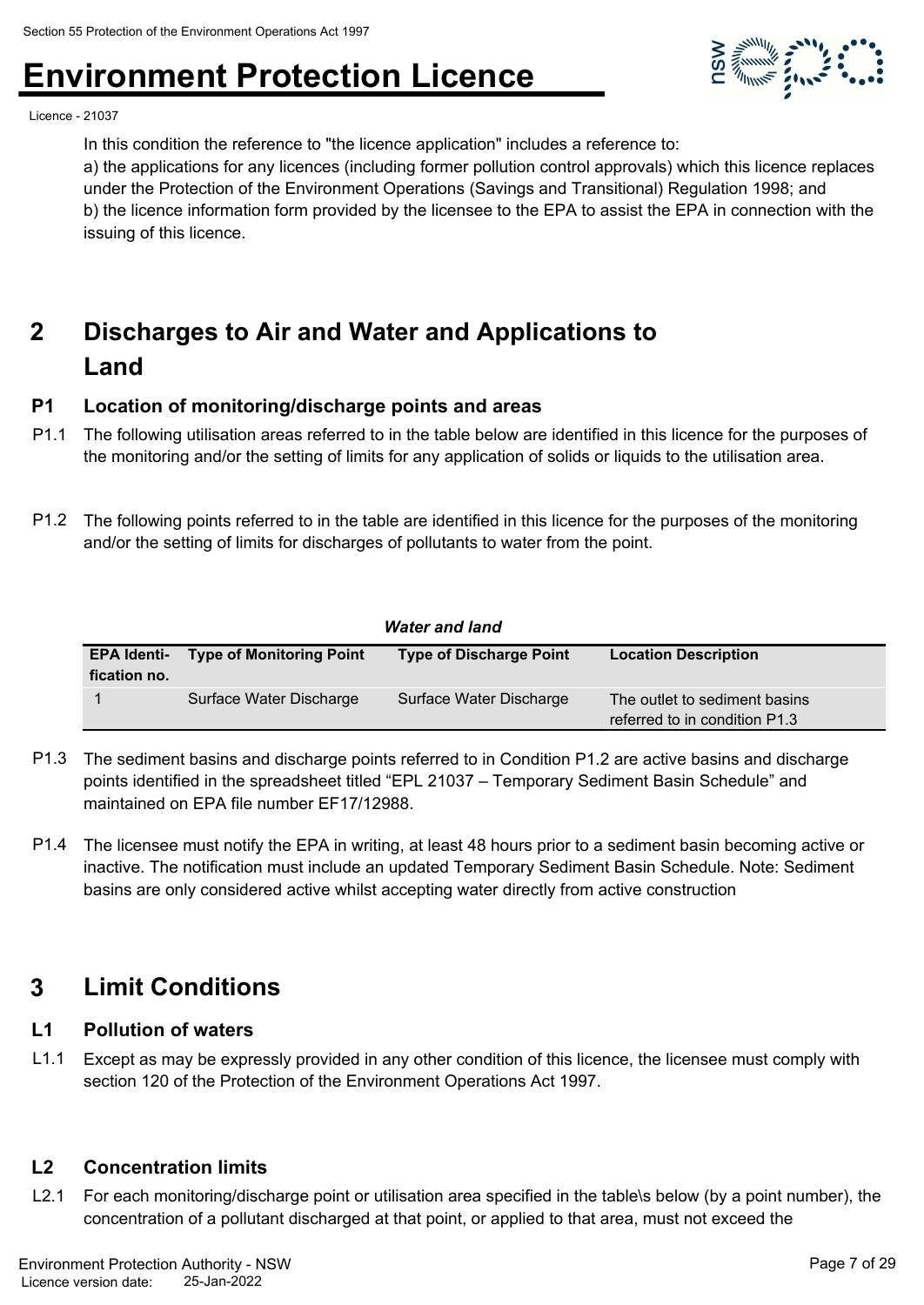

Licence - 21037

concentration limits specified for that pollutant in the table.

- L2.2 Where a pH quality limit is specified in the table, the specified percentage of samples must be within the specified ranges.
- L2.3 To avoid any doubt, this condition does not authorise the pollution of waters by any pollutant other than those specified in the table\s.
- L2.4 Water and/or Land Concentration Limits

#### **POINT 1**

| <b>Pollutant</b>             | <b>Units of Measure</b> | 50 Percentile<br>concentration<br>limit | 90 Percentile<br>concentration<br>limit | 3DGM<br>concentration<br>limit | 100 percentile<br>concentration<br>limit |
|------------------------------|-------------------------|-----------------------------------------|-----------------------------------------|--------------------------------|------------------------------------------|
| Oil and<br>Grease            | <b>Visible</b>          |                                         |                                         |                                | <b>Not Visible</b>                       |
| pH                           | pH                      |                                         |                                         |                                | $6.5 - 8.5$                              |
| Total<br>suspended<br>solids | milligrams per litre    |                                         |                                         |                                | 50                                       |

- L2.5 Exceeding the limits specified in Condition L2.4 of this licence for pH and total suspended solids (TSS) for discharges from the sediment basins is only permitted when the discharge occurs solely as a result of rainfall in excess of 35mm over a consecutive 5 day period measured at the premises.
- L2.6 If the licensee uses turbidity (NTU) in place of TSS to determine compliance with Condition L2.4, the licensee must develop a statistical correlation which identifies the relationship between NTU and TSS for water quality in the sediment basin/s in order to determine the NTU equivalent of TSS before its use.
- L2.7 The EPA may make a written request for a copy of the statistical correlation assessment and methodology to determine compliance with Condition L2.4 if required.

#### **L3 Noise limits**

L3.1 The licensee must implement all feasible and reasonable noise and vibration abatement measures at the premises to minimise noise and vibration impacts on noise sensitive receivers. The licensee must consider the guidance in the "Interim Construction Noise Guideline", (Department of Environment and Climate Change, 2009) when deciding on the feasible and reasonable work practices to meet this requirement.

#### **L4 Hours of operation**

L4.1 Unless permitted by another condition of this licence, construction works and activities must: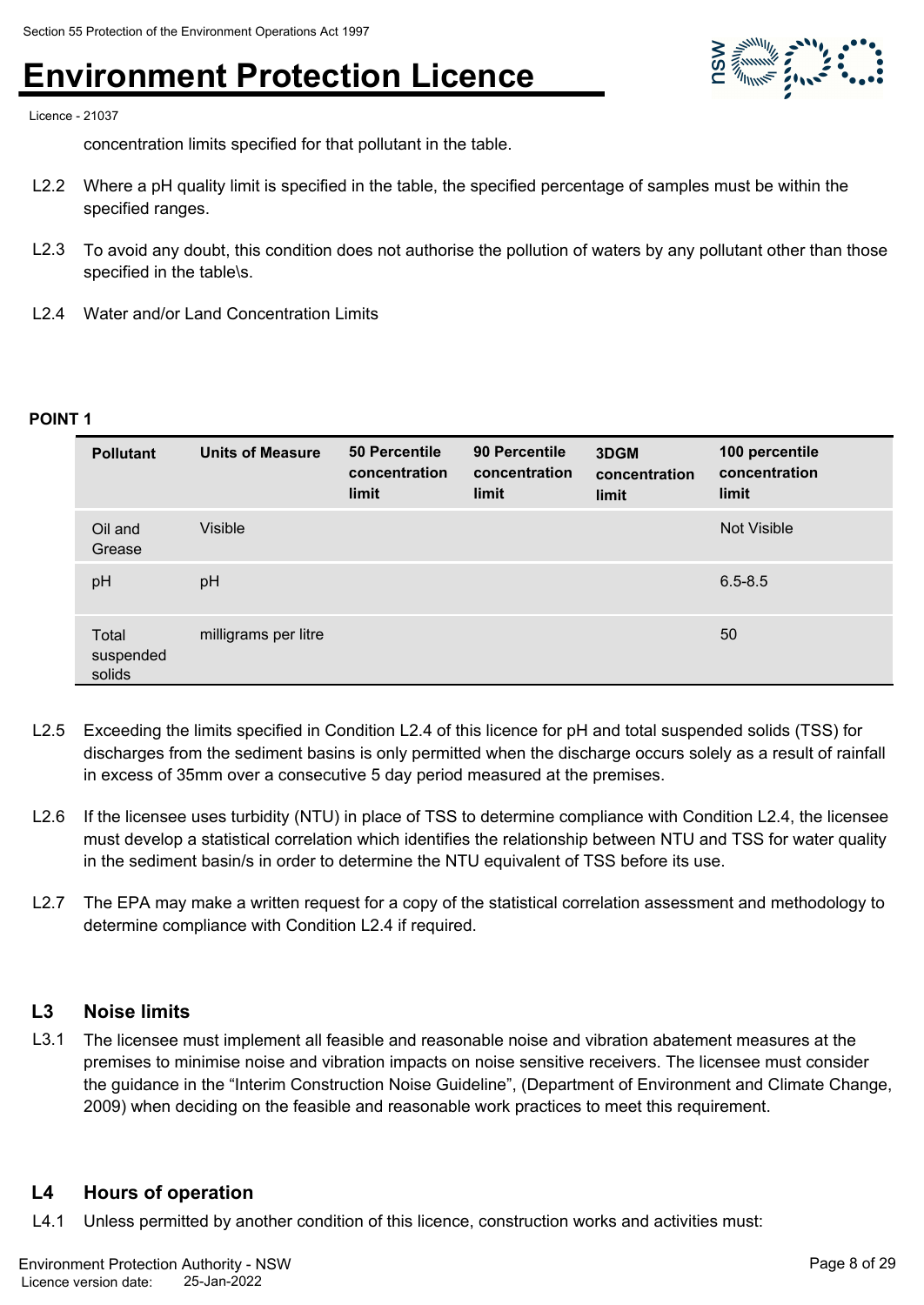

Licence - 21037

- (a) only be undertaken between the hours of 0700 and 1800 Monday to Friday; and
- (b) only be undertaken between the hours of 0800 and 1300 Saturday; and
- (c) not be undertaken on Sundays or Public Holidays.
- L4.2 Exemptions to standard construction hours for low noise impact works

The following works and activities may be carried out outside of the hours specified in Condition L4.1 if the works and activities do not cause, when measured at the boundary of the most affected noise sensitive receiver:

(a) LAeq(15 minute) noise levels greater than 5dB above the day, evening and night rating background level (RBL) as applicable; and

(b) LA1(1 minute) or LAmax noise levels greater than 15dB above the night RBL for night works; and

(c) continuous or impulsive vibration values greater than those for human exposure to vibration, set out for residences in Table 2.2 in "Environmental noise management - Assessing Vibration: a technical guideline" (Department of Environment and Conservation, February 2006); and

(d) intermittent vibration values greater than those for human exposure to vibration, set out for residences in Table 2.4 in "Environmental noise management - Assessing Vibration: a technical guideline" (Department of Environment and Conservation, February 2006).

For the purpose of this condition, the RBLs are those contained in an environmental assessment for the scheduled activity subject to this licence prepared under the Environmental Planning and Assessment Act 1979. Alternatively, the licensee may use another RBL determined in accordance with the NSW Noise Policy for Industry (EPA, 2017) and provided to the EPA prior to carrying out any works or activities under this condition.

L4.3 Exemptions to standard construction hours in exceptional circumstances

(a) The licensee may undertake works outside of standard construction hours if any of the following applies: (i) emergency works is required to avoid the loss of lives or property, or to prevent material harm to the environment;

(ii) the delivery of oversized plant or structures has been determined by the police or other authorised authorities to require special arrangements to transport along public roads.

(b) The licensee must, on becoming aware of the need to undertake emergency construction work under this condition notify the EPA's Environment Line as soon as practicable and submit a report to the EPA by 2pm on the next business day after the emergency works commenced that describes:

1. the cause, time and duration of the emergency; and

2. action taken by or on behalf of the licensee in relation to the emergency; and

3. details of any measures taken or proposed to be taken by the licensee to prevent or mitigate against a recurrence of the emergency.

For the purpose of this condition, "material harm to the environment" has the same meaning as in section 147 of the POEO Act.

#### L4.4 High Noise Impact Works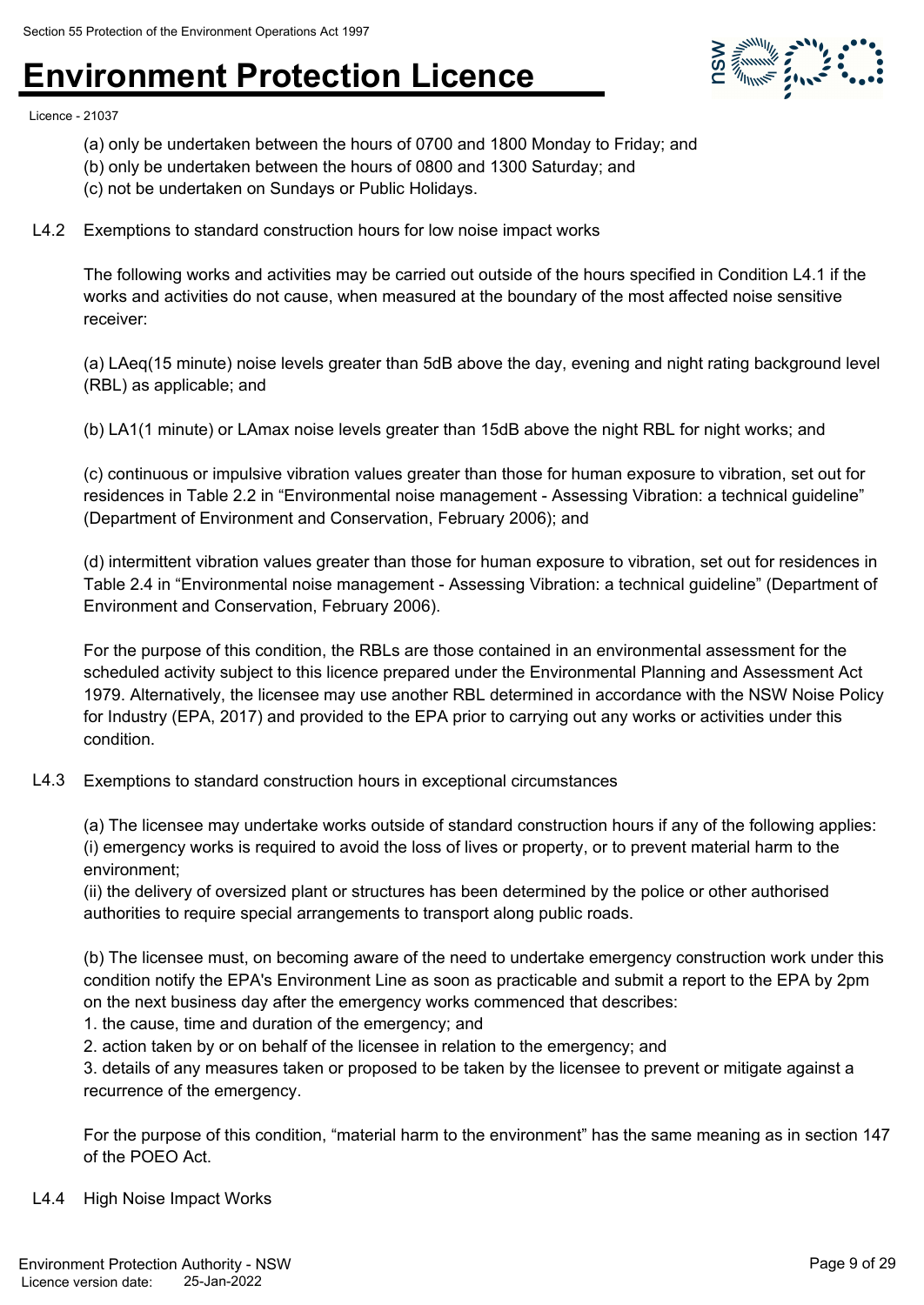

#### Licence - 21037

Unless otherwise specified by another condition of this licence, the following applies in relation to high noise impact works:

- (a) High noise impact works and activities must only be undertaken:
- 1. between 08:00am 06:00pm Monday to Friday;
- 2. Between 08:00am 01:00pm Saturday.

For the purposes of this condition 'continuous' includes any period during which there is less than a 1 hour respite between ceasing and recommencing any of the work that is the subject of this condition.

#### L4.5 Community Agreement

The licensee may undertake works outside of standard construction hours if agreement between the licensee and a substantial majority of noise sensitive receivers has been reached.

Note: This condition applies to out-of-hours works that have not been approved by another condition of this licence.

L4.6 Any agreement(s) between the licensee and noise sensitive receivers referred to in Condition L4.5 must be:

(a) submitted to the EPA for approval prior to any works that are the subject of the agreement being undertaken; and

(b) prepared in writing and a copy of the agreement(s) kept on the premises by the licensee for the duration of this licence; and

(c) kept on the licensee's project website for the duration of the agreement (personal details of residents must be omitted); and

(d) prepared and implemented in accordance with Condition E1.

#### L4.7 Notification of works approved outside of standard construction hours

(a) The licensee must notify affected noise sensitive receivers of works approved outside of standard construction hours not less than 5 days and not more than 14 days before those works are to be undertaken.

- (b) The notification must be:
- by letterbox drop or email; and
- be detailed on the project website.

(c) The notification required by paragraphs (a) and (b) of this condition must:

• clearly outline the reason that the work is required to be undertaken outside the hours specified in Condition  $L4.1$ ;

• include a diagram that clearly identifies the location of the proposed works in relation to nearby cross streets and local landmarks;

- include details of relevant time restrictions that apply to the proposed works;
- clearly outline, in plain English, the location, nature, scope and duration of the proposed works;
- detail the expected noise impact of the works on noise sensitive receivers;
- clearly state how complaints may be made and additional information obtained; and
- include the number of the telephone complaints line required by Condition M6.1, an after hours contact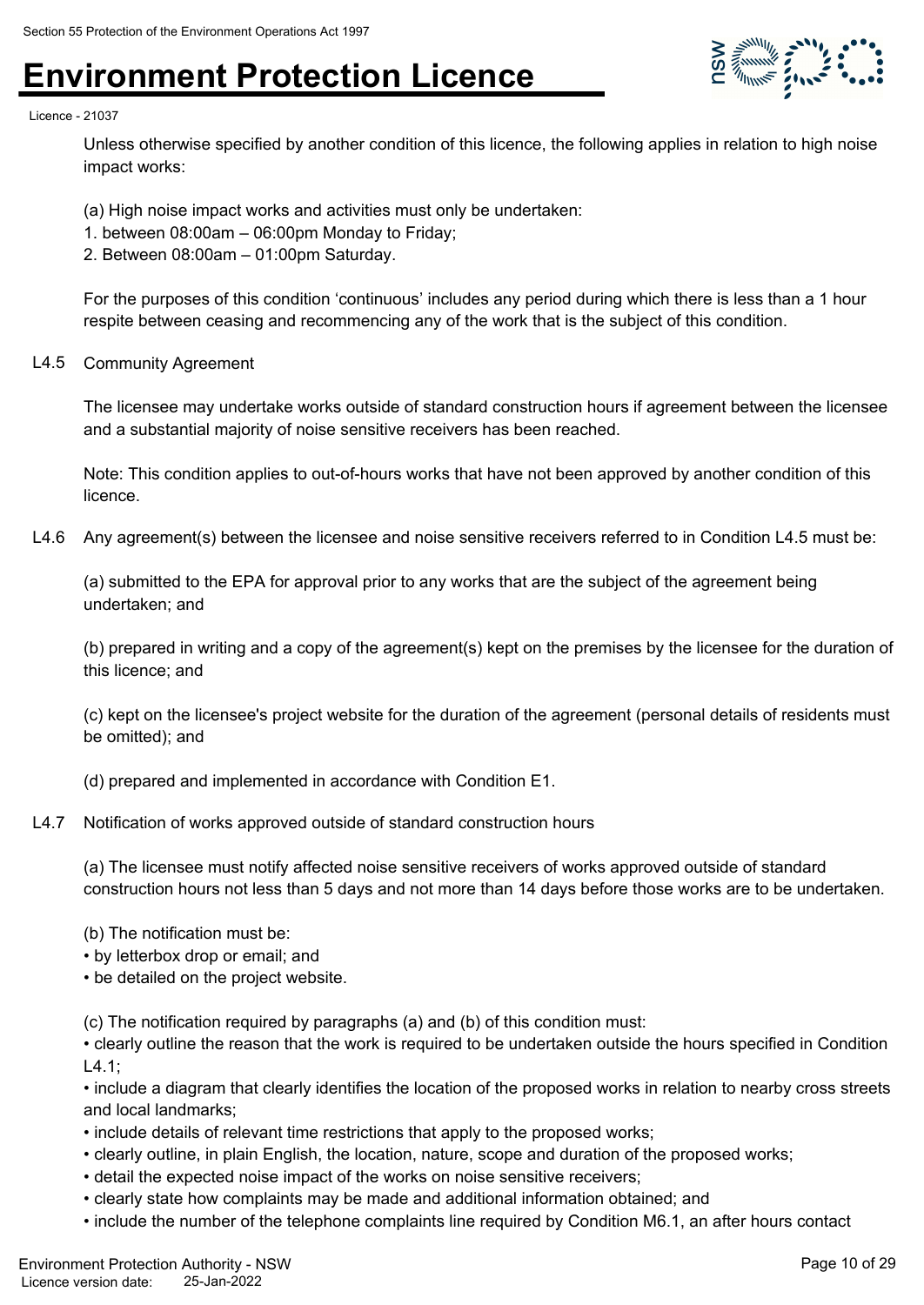

#### Licence - 21037

phone number specific to the works undertaken outside the hours specified in Condition L4.1, and the project website address.

This condition does not apply to works undertaken in accordance with Condition L4.3.

L4.8 Works Outside of Standard Construction Hours (out of hours works)

(a) Works may be undertaken outside of standard construction hours (out of hours works) but only if one or more of the following applies:

(i) carrying on those works and activities during the hours specified in Condition L4.1 would result in a high risk to construction personnel or public safety, based on a risk assessment carried out in accordance with AS/NZS ISO 31000:2009 "Risk Management"; or

(ii) the relevant road network operator has advised the licensee in writing that carrying out the works and activities during the hours specified in Condition L4.1 would result in a high risk to road network operational performance; or

(iii) the relevant utility service operator has advised the licensee in writing that carrying out the works and activities during the hours specified in Condition L4.1 would result in a high risk to the operation and integrity of the utility network; or

(iv) the TfNSW Transport Management Centre (or other road authority) have refused to issue a road occupancy licence within standard construction hours.

L4.9 In undertaking any out of hours works under Condition L4.8 the licensee must comply with the following: (a) Only undertake activities between the hours of 6:00 pm and 7:00 am the following day on Mondays, Tuesdays, Wednesdays, Thursdays and Fridays;

(b) Ensure that out of hours works do not result in noise levels exceeding those specified in condition L4.2 at the same noise sensitive receivers on more than:

(i) 2 consecutive evenings or nights per week; and

- (ii) 3 nights evenings or nights per week; and
- (ii) 10 evenings or nights per month.

L4.10 For out of hours works undertaken in accordance with condition L4.8, the following applies:

(a) Alternate accommodation must be offered to residents who will be disturbed by predicted construction noise levels greater than 30dB(A) above the applicable Rating Background Level (RBL) during the periods Monday to Friday (inclusive) 10pm – 7am; and

(b) The provision of alternate accommodation must be considered for residents who will be disturbed by predicted construction noise levels greater than 30dB(A) above the applicable Rating Background Level (RBL) during the periods Monday to Friday (inclusive) 8pm – 10pm; and

(c) The provision of alternate accommodation must be considered for residents who do not meet the requirements of condition L4.10(a) but are impacted by construction noise levels that are greater than 15dB(A) above the applicable RBL during periods of Monday to Friday (inclusive) 10pm – 7am.

### **4 Operating Conditions**

#### **O1 Activities must be carried out in a competent manner**

O1.1 Licensed activities must be carried out in a competent manner. This includes: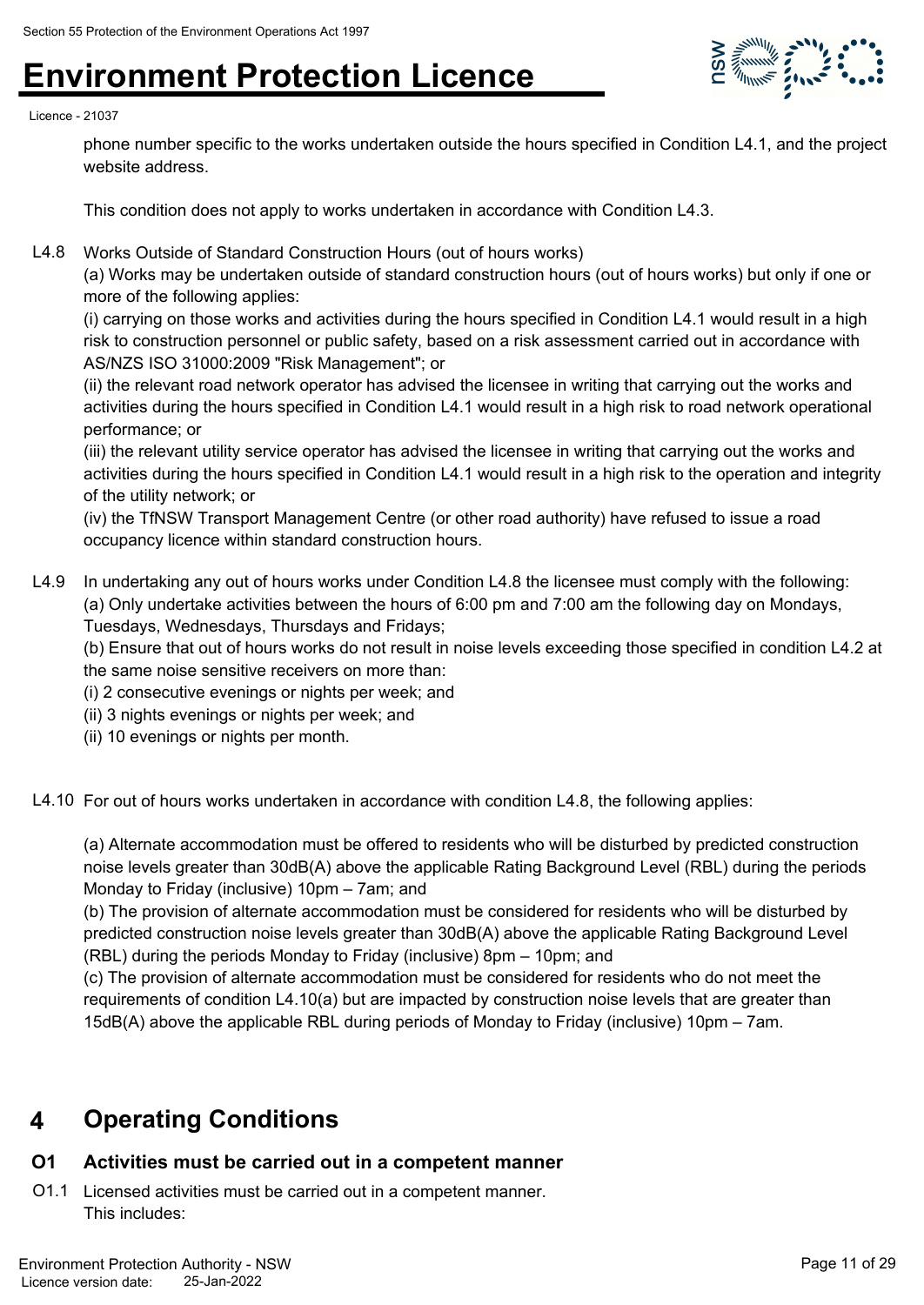

Licence - 21037

a) the processing, handling, movement and storage of materials and substances used to carry out the activity; and

b) the treatment, storage, processing, reprocessing, transport and disposal of waste generated by the activity.

#### **O2 Maintenance of plant and equipment**

- O2.1 All plant and equipment installed at the premises or used in connection with the licensed activity:
	- a) must be maintained in a proper and efficient condition; and
	- b) must be operated in a proper and efficient manner.

#### **O3 Dust**

O3.1 The licensee must ensure that construction work is carried on by such practicable means as may be necessary to minimise dust emissions on the premises, and implement all feasonable and reasonable mitigation measures to minimise the release of dust from the premises.

#### **O4 Processes and management**

- O4.1 The licensee must maximise the diversion of run-on waters from lands upslope and around the site whilst land disturbance activities are being undertaken.
- O4.2 The drainage from all areas that will mobilise suspended solids when stormwater runs over these areas must be controlled and diverted through appropriate erosion and sediment control measures.
- O4.3 The licensee must minimise the area of the site that is able to generate suspended material when water runs over it.
- O4.4 All soil erosion and sediment controls must be designed (stability, location, type and size), constructed, operated and maintained in accordance with the guideline "Managing Urban Stormwater – Soils and Construction, Volume 2D, Main road construction" DECC 2008, to be read and used in conjunction with volume 1 "Managing urban stormwater: soils and construction" Landcom 2006.
- O4.5 The licensee must endeavour to maximise the reuse of captured stormwater on the premises.
- O4.6 The sediment basins must be designed (stability, location, type and size), constructed, operated and maintained in accordance with the guidelines set out in the following Managing Urban Stormwater: Soils and Construction publications - Volume 2D: Main road construction (DECC, 2008) and Volume 1 – Blue Book (Landcom, 2004).
- O4.7 The licensee must ensure the design storage capacity of any sediment basin installed on the premises is reinstated within 5 days of the cessation of a rainfall event that causes runoff to occur on or from the premises.
- O4.8 The licensee must ensure that sampling points are provided and maintained in an appropriate condition to permit:

a) the clear identification of each sediment basin and associated sediment basin discharge point;

b) the collection of representative samples of the water discharged from each sediment basin; and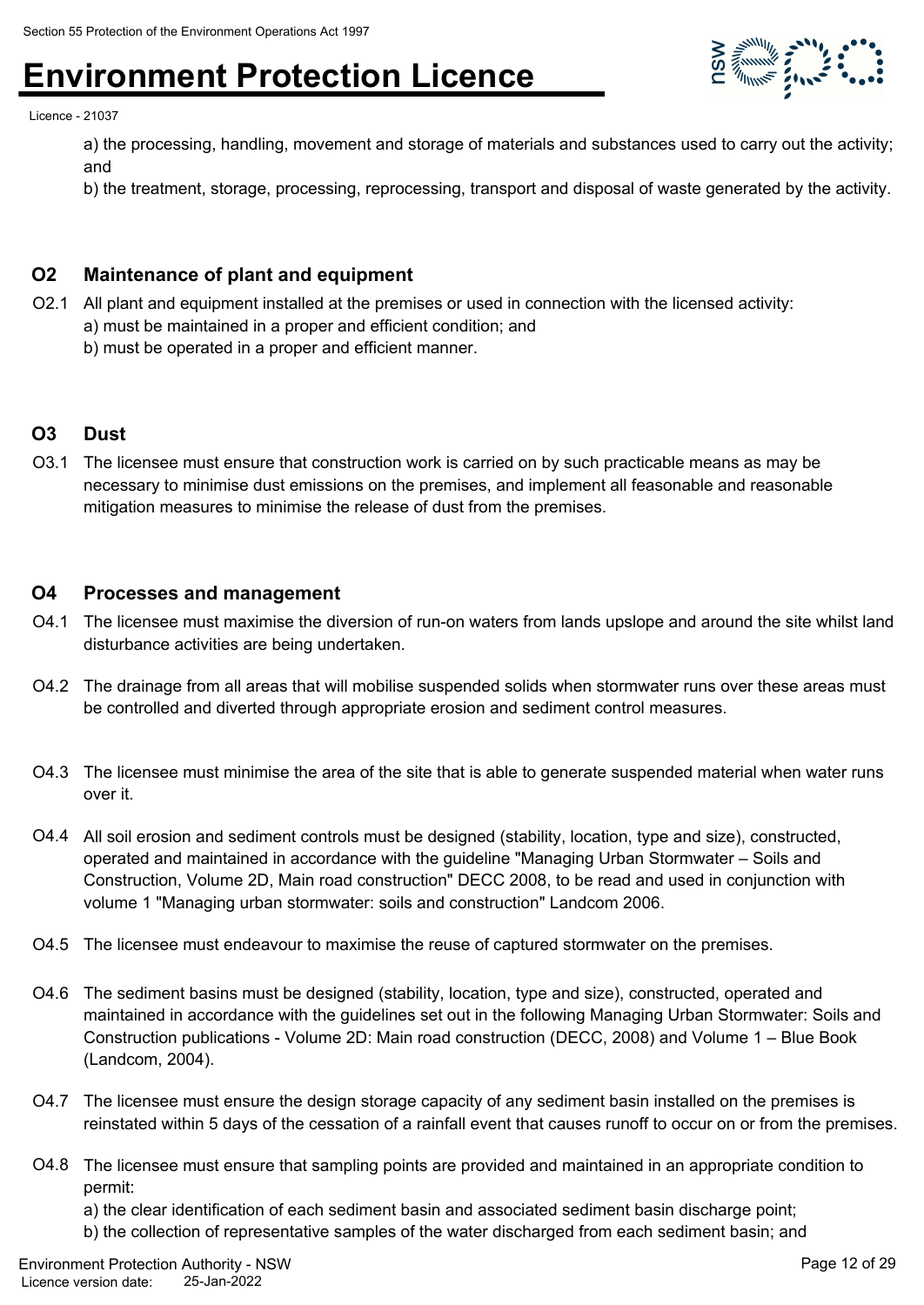

Licence - 21037

c) access to the sampling points at all times by an authorised officer of the EPA.

- O4.9 The licensee must ensure that any flocculants (other than gypsum) used to treat water before discharge from the premises has a 48-hour EC50 (immobilisation) for water fleas and a 96-hour EC50 (imbalance) for fish greater than 100 milligrams per litre.
- Note: *In accordance with the EPA Approved Methods Publication any analysis should be undertaken by a laboratory accredited to perform those analyses by an independent accreditation body acceptable to the EPA, such as the National Association of Testing Authorities (NATA) or equivalent.*

#### **Site Stabilisation and Stockpile Management**

- O4.10 In addition to the requirements of licence conditions O4.1-O4.9, prior to a Bureau of Meteorology forecast rainfall of =>70% of =>10mm in any 24 hour period, the licensee must take all reasonable and feasible actions to stabilise all exposed soil in areas identified on the Progressive Erosion and Sediment Control Plan (PESCP) to minimise erosion and turbid discharge from those areas.
- O4.11 All inactive stockpiles in place for more than 10 working days, must be stabilised to minimise erosion and turbid discharge from those stockpiles.
- O4.12 Prior to any site shutdown greater than 5 working days, and prior to a Bureau of Meteorology forecast rainfall of =>70% of =>10mm in any 24 hour period, the Licensee must stabilise all stockpiles, and install appropriate sediment controls around stockpiles to minimise erosion and turbid discharge.
- O4.13 Prior to a Bureau of Meteorology forecast rainfall of =>70% of =>10mm in any 24 hour period, the licensee must remove loose stockpiled materials and waste from any drainage lines, including inlets to sediment basins and sediment traps.
- O4.14 At the end of the each calendar month, the Licensee is to prepare a compliance report that details inspections and actions conducted over the month for Bureau of Meteorology forecast rainfall events of =>70% of =>10mm in any 24 hour period.
- Note: Licence conditions O4.10-O4.14 do not remove the licensees obligations to install or maintain erosion and sediment controls under any other conditions of this licence.

#### **Erosion and Sediment Control Monitoring**

- O4.15 In addition to the requirements of licence conditions O4.1-O4.9, the licensee must inspect all erosion and sediment controls installed on the Premises including but not limited to the locations identified in the maps titled "EPL 21037 – Erosion and Sediment Control Monitoring Areas" (EPA Reference # DOC21/447006), and undertake any works required to repair and/or maintain these controls. The licensee must inspect controls at these locations at least weekly during normal construction hours, prior to a Bureau of Meteorology forecast rainfall of =>70% of =>10mm in any 24 hour period, daily during periods of rainfall that cause runoff to occur, and prior to any site shutdown greater than 24 hours.
- O4.16 The licensee must record all such inspections and actions undertaken in accordance with condition O4.15 and include photographic evidence of the inspections and actions in the compliance report required in condition O4.14.

O4.17 In the event that sediment laden water runoff is released from the Premises, even if through erosion and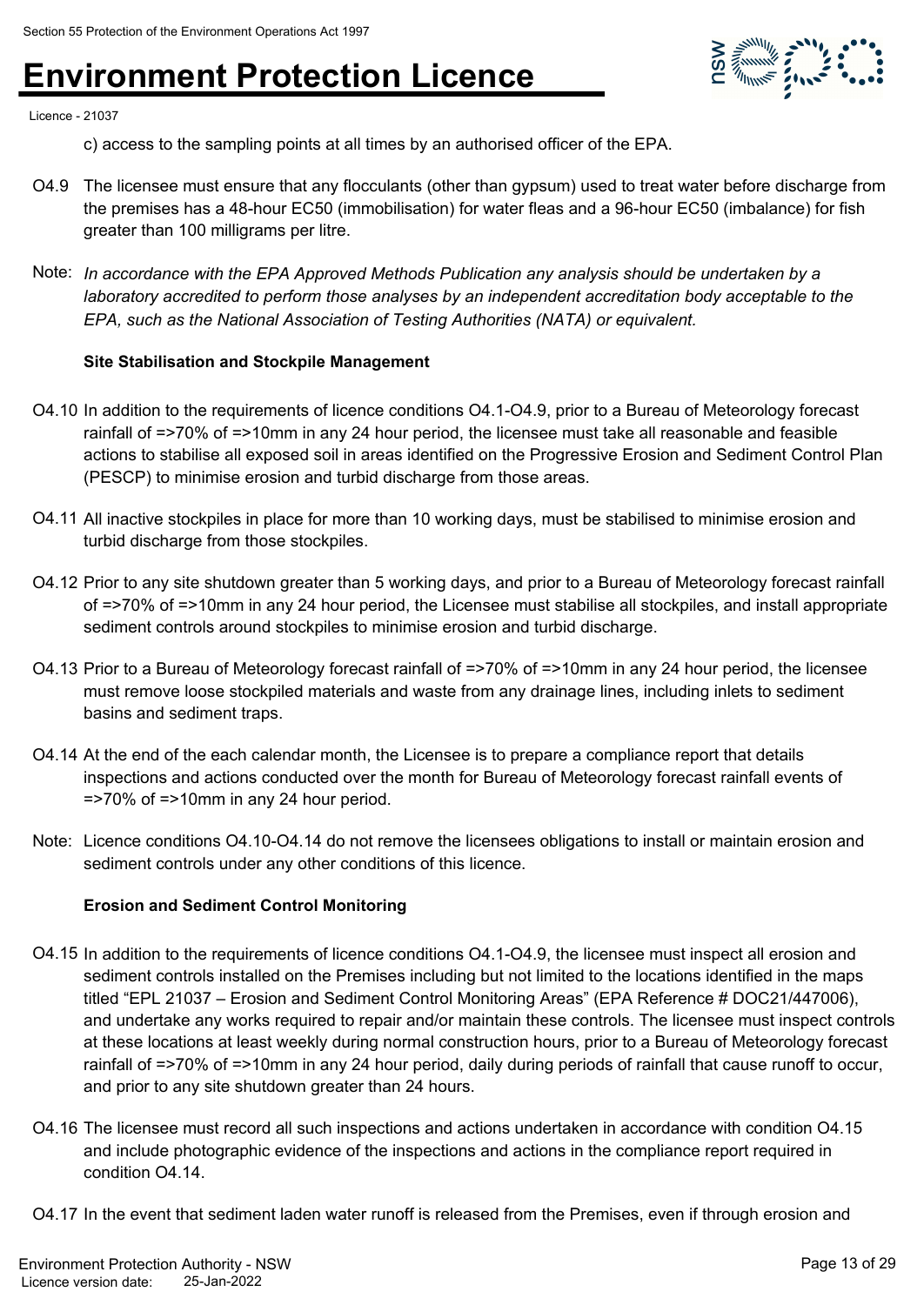

#### Licence - 21037

sediment controls, the licensee must as soon as reasonably practicable undertake any maintenance or improvement works required to prevent or minimise the release of water pollutants.

O4.18 In the event that sediment laden water runoff is released from any of the locations on the Erosion and Sediment Control Monitoring Areas Maps (EPA Reference # DOC21/447006), representative grab samples to measure water turbidity (NTU) must be taken 200mm-300mm below the water surface at points of release.

#### **Sediment Basins**

- O4.19 Each sedimentation basin must have a sediment storage zone marker that identifies the upper level of the sediment storage zone.
- O4.20 If sediment accumulates to a level above the sediment storage zone marker then de-silting should be immediately scheduled. Desilting to maintain the level below the sediment storage zone marker must occur within 5 days of water removal to re-secure design capacity.

#### **Expert Audit of Erosion and Sediment Controls**

- O4.21 A Certified Professional in Erosion and Sediment Control ("the CPESC") is to inspect all drainage lines, erosion and sediment controls on the premises on a fortnightly basis.
- O4.22 The CPESC must audit the erosion and sediment controls observed against the recommendations made in Section 7 and 8 of the Erosion and Sediment Control Assessment Report prepared by Bradley Cole (2021) (EPA Reference # DOC21/442933) upon the licensee receiving a written request from the EPA.
- O4.23 The licensee must include the records taken by the CPESC during the inspections undertaken in accordance with condition O4.21 and O4.22, in the compliance report required under condition O4.14.
- Note: CPESC must be independent of the licensee.

#### **Slope Length Reduction**

O4.24 The licensee must install erosion and sediment controls to reduce the length of slopes on the premises as per the recommendations made for specific forecast events in the Erosion and Sediment Control Assessment Report prepared by Bradley Cole (2021) (EPA Reference # DOC21/442933).

### **5 Monitoring and Recording Conditions**

#### **M1 Monitoring records**

- M1.1 The results of any monitoring required to be conducted by this licence or a load calculation protocol must be recorded and retained as set out in this condition.
- M1.2 All records required to be kept by this licence must be:
	- a) in a legible form, or in a form that can readily be reduced to a legible form;
	- b) kept for at least 4 years after the monitoring or event to which they relate took place; and
	- c) produced in a legible form to any authorised officer of the EPA who asks to see them.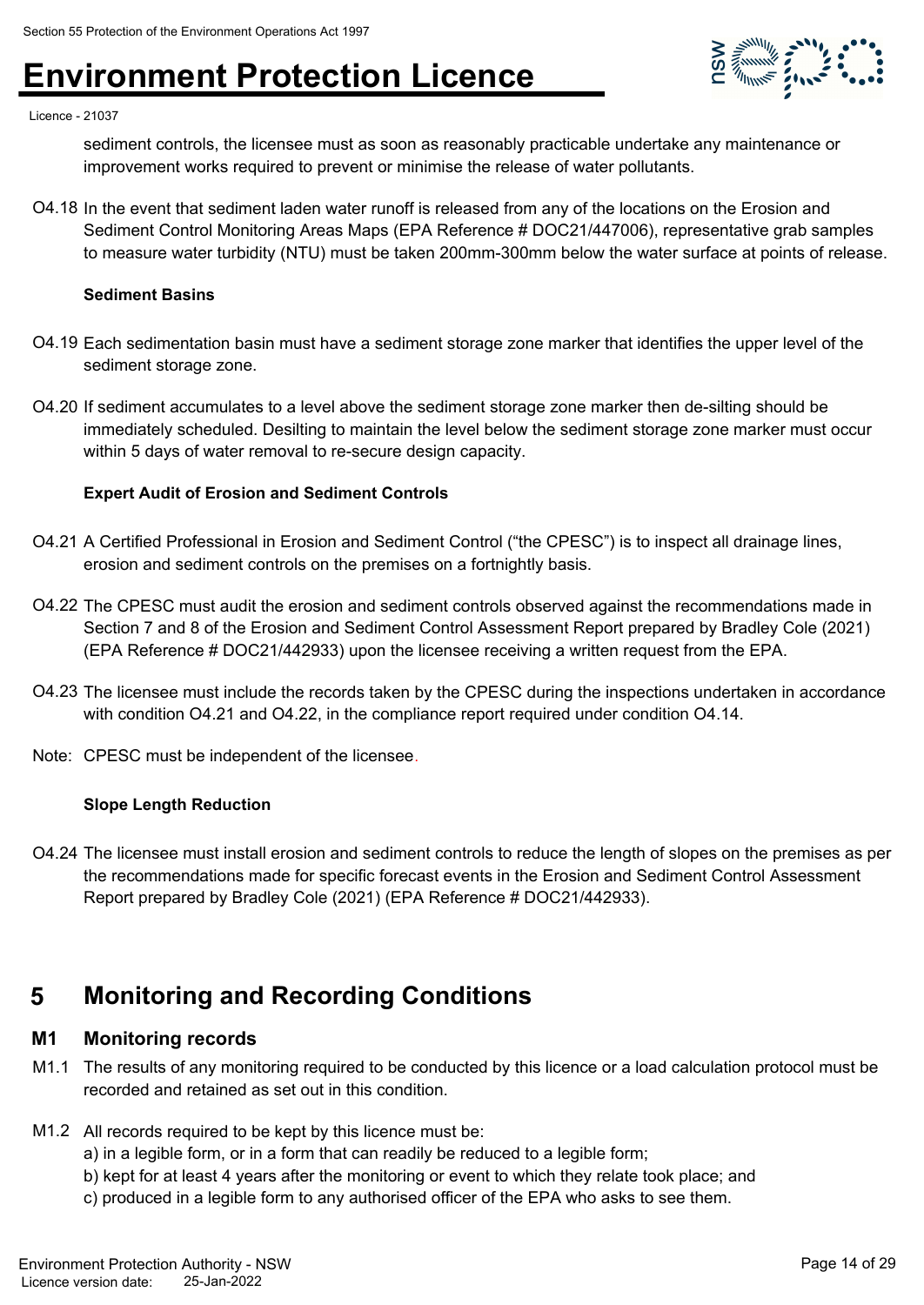

Licence - 21037

- M1.3 The following records must be kept in respect of any samples required to be collected for the purposes of this licence:
	- a) the date(s) on which the sample was taken;
	- b) the time(s) at which the sample was collected;
	- c) the point at which the sample was taken; and
	- d) the name of the person who collected the sample.

#### **M2 Requirement to monitor concentration of pollutants discharged**

- M2.1 For each monitoring/discharge point or utilisation area specified below (by a point number), the licensee must monitor (by sampling and obtaining results by analysis) the concentration of each pollutant specified in Column 1. The licensee must use the sampling method, units of measure, and sample at the frequency, specified opposite in the other columns:
- M2.2 Water and/ or Land Monitoring Requirements

#### **POINT 1**

| <b>Pollutant</b>          | Units of measure     | <b>Frequency</b>    | <b>Sampling Method</b> |
|---------------------------|----------------------|---------------------|------------------------|
| Oil and Grease            | Visible              | Special Frequency 1 | Visual Inspection      |
| pH                        | рH                   | Special Frequency 1 | Probe                  |
| Total suspended<br>solids | milligrams per litre | Special Frequency 1 | Grab sample            |

M2.3 For the purposes of Condition M2.1 and the Table thereto 'Special Frequency 1' means: a) less than 24 hours prior to a controlled discharge and daily for any continued controlled discharge; and b) when rainfall causes a discharge from a basin that has not been emptied within 5 days of the cessation of a rainfall event.

#### **M3 Testing methods - concentration limits**

M3.1 Subject to any express provision to the contrary in this licence, monitoring for the concentration of a pollutant discharged to waters or applied to a utilisation area must be done in accordance with the Approved Methods Publication unless another method has been approved by the EPA in writing before any tests are conducted.

#### **M4 Weather monitoring**

M4.1 The licensee must monitor hourly temperature, humidity, wind velocity and rainfall at either the project weather station, or through analysis of equivalent weather information obtained from the Australian Bureau of Meteorology.

#### **M5 Recording of pollution complaints**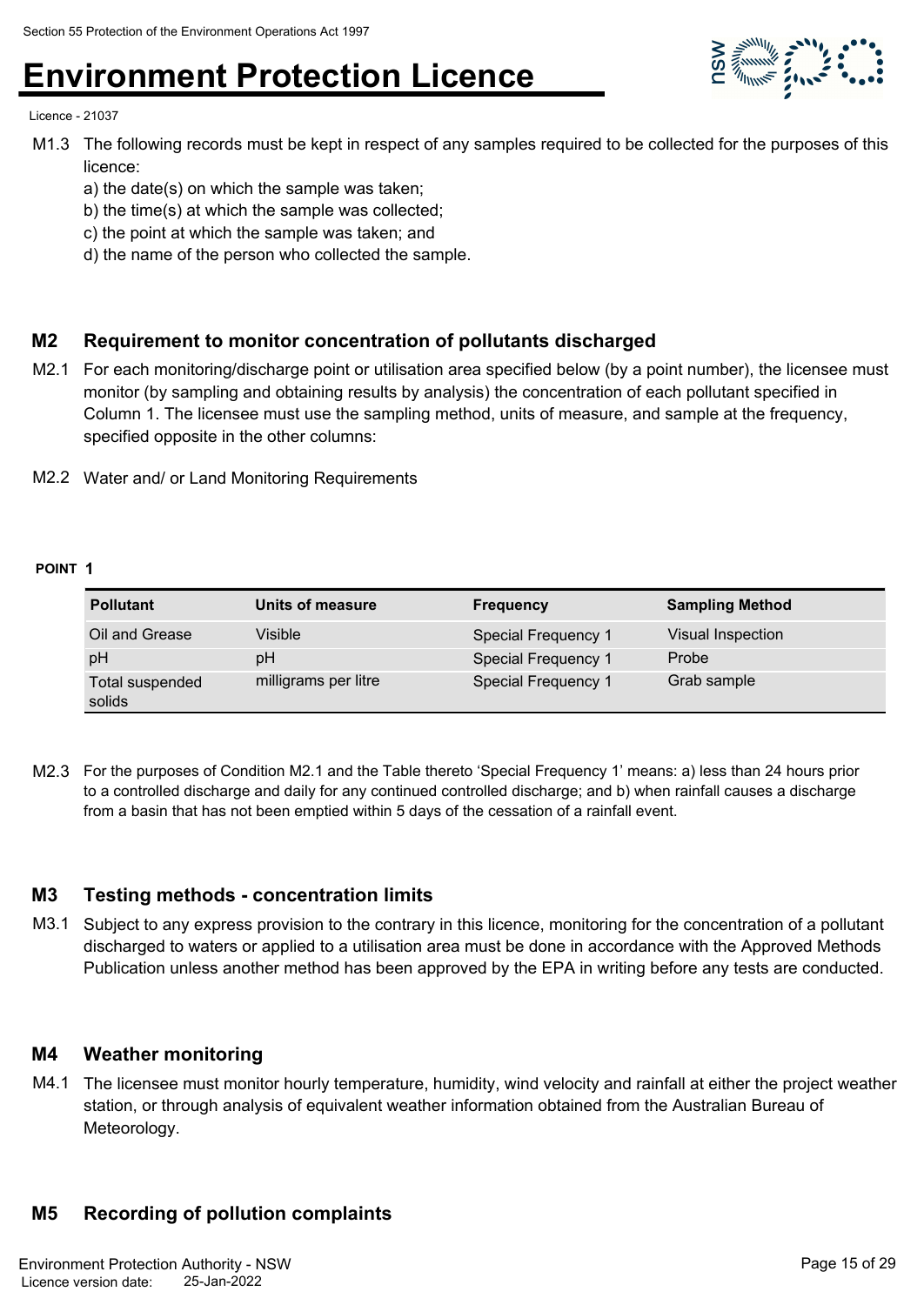

Licence - 21037

- M5.1 The licensee must keep a legible record of all complaints made to the licensee or any employee or agent of the licensee in relation to pollution arising from any activity to which this licence applies.
- M5.2 The record must include details of the following:

a) the date and time of the complaint;

b) the method by which the complaint was made;

c) any personal details of the complainant which were provided by the complainant or, if no such details were provided, a note to that effect;

d) the nature of the complaint;

e) the action taken by the licensee in relation to the complaint, including any follow-up contact with the complainant; and

f) if no action was taken by the licensee, the reasons why no action was taken.

- M5.3 The record of a complaint must be kept for at least 4 years after the complaint was made.
- M5.4 The record must be produced to any authorised officer of the EPA who asks to see them.

#### **M6 Telephone complaints line**

- M6.1 The licensee must operate during its operating hours a telephone complaints line for the purpose of receiving any complaints from members of the public in relation to activities conducted at the premises or by the vehicle or mobile plant, unless otherwise specified in the licence.
- M6.2 The licensee must notify the public of the complaints line telephone number and the fact that it is a complaints line so that the impacted community knows how to make a complaint.
- M6.3 The preceding two conditions do not apply until one week after the date of the issue of this licence.
- M6.4 Notification of Community Complaints Line

The licensee must ensure that the community notification required by condition M6.2 is undertaken:

- (a) by including details on the project website on:
- 1. how the public can make a complaint on the telephone complaints line; and
- 2. how complaints will be processed

(b) by clear signage at the boundary of each worksite that contains both the telephone complaints line number and the project website details.

#### M6.5 Noise and Vibration Complaints

(a) The licensee must investigate noise and vibration complaints:

(i) within two hours of the complaint being made; or

(ii)in accordance with any documented complaint management agreement between the licensee and the complainant.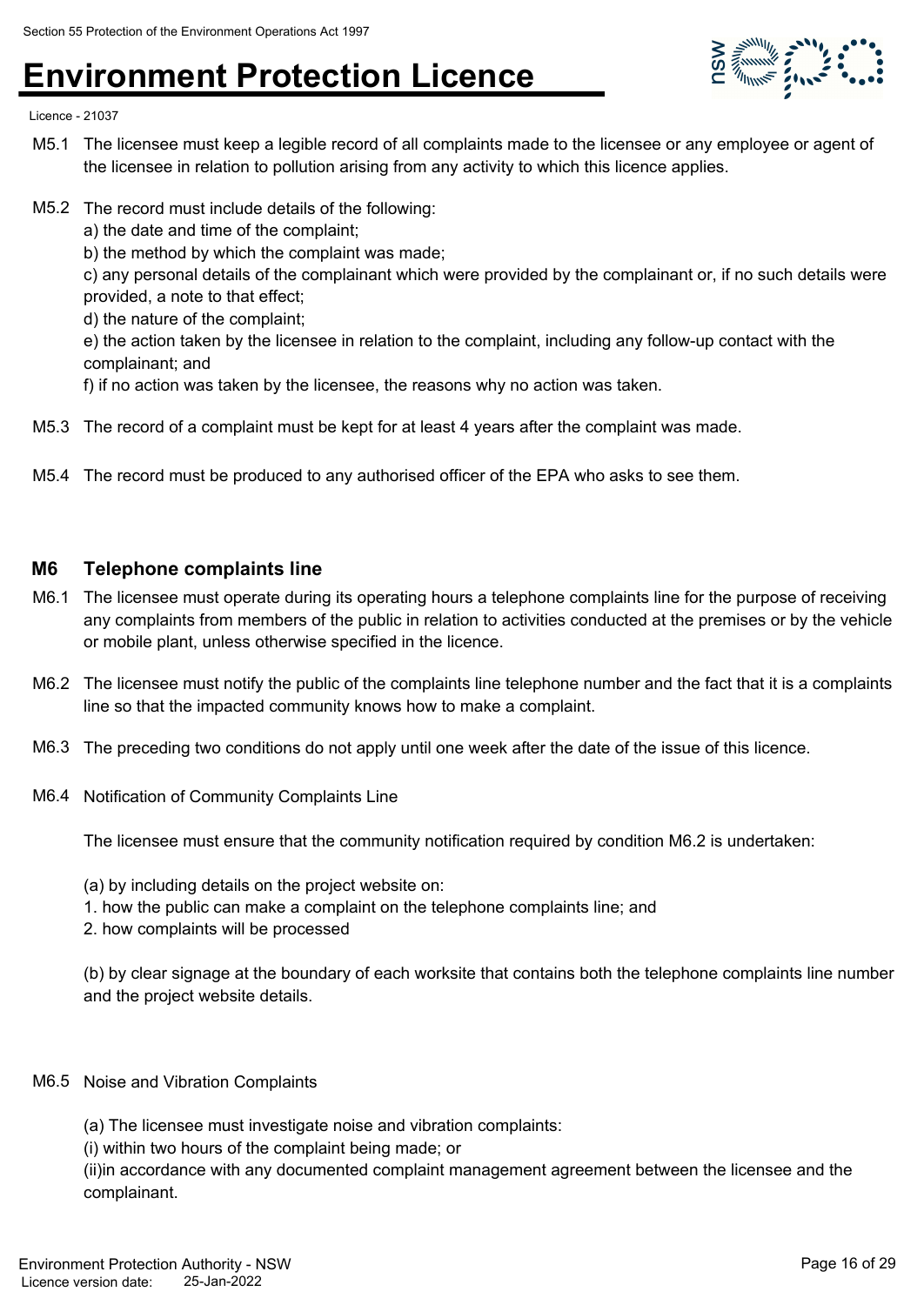

Licence - 21037

(b) The licensee must ensure that any investigation referred to in this condition that identifies works or activities being undertaken on the licenses premises as the likely source of the complaint, includes an offer to the complainant to undertake attended noise or vibration monitoring at their premises

(c) If the occupant of the dwelling or management personnel of a noise sensitive receiver other than a dwelling accepts the offer of attended noise or vibration monitoring the licensee must undertake that attended monitoring:

(i) As soon as practicable; or

- (ii) At a time agreed with the complainant.
- M6.6 Notifying Results of Complaint Investigation

The licensee must, in respect of each complaint made to the telephone complaints line required by Condition M6.1, advise each complainant of the results of its investigation of their complaint and any proposed remedial action.

#### **M7 Other monitoring and recording conditions**

M7.1 All erosion and sediment control measures installed on the premises must be inspected and works undertaken to repair and/or maintain these controls. The licensee must record all such inspections including observations and works undertaken to repair and/or maintain erosion and sediment controls.

#### **M8 Noise monitoring**

- M8.1 All noise monitoring must be undertaken in accordance with Australian Standard AS 2659.1 1998: "Guide to the use of sound measuring equipment – portable sound level meters", or any revisions of that standard which may be made by Standards Australia, and the compliance monitoring guidance provided in the Noise Policy for Industry (EPA, 2017).
- M8.2 All vibration monitoring must be undertaken in accordance with the technical guidance provided in the Environmental Noise Management Assessing Vibration: A Technical Guideline (DECC, 2006). All vibration monitoring results may be assessed and reported against the acceptable values of human exposure to vibration set out in Tables 2.2 and 2.4 of the guideline.
- M8.3 The licensee must undertake noise and vibration monitoring as directed by an authorised officer of the EPA.
- M8.4 During out of hours works undertaken in accordance with condition L4.5 and/or L4.8, noise monitoring is to be undertaken in accordance with the following: (a) The monitoring must be representative of noise generating activities being carried out at the site.

### **6 Reporting Conditions**

#### **R1 Annual return documents**

R1.1 The licensee must complete and supply to the EPA an Annual Return in the approved form comprising: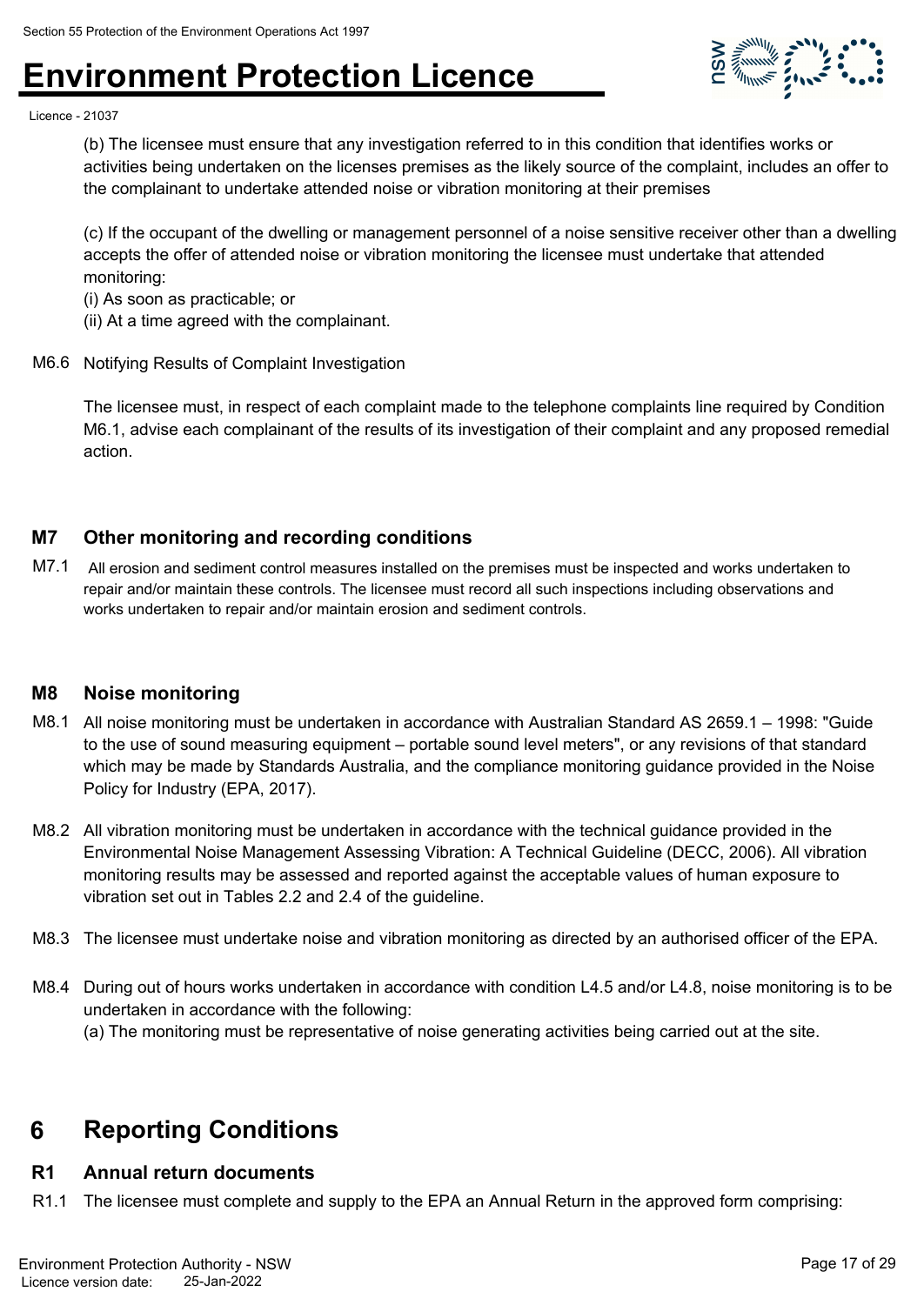Licence - 21037

- 1. a Statement of Compliance,
- 2. a Monitoring and Complaints Summary,
- 3. a Statement of Compliance Licence Conditions,
- 4. a Statement of Compliance Load based Fee,
- 5. a Statement of Compliance Requirement to Prepare Pollution Incident Response Management Plan,
- 6. a Statement of Compliance Requirement to Publish Pollution Monitoring Data; and
- 7. a Statement of Compliance Environmental Management Systems and Practices.

At the end of each reporting period, the EPA will provide to the licensee notification that the Annual Return is due.

- R1.2 An Annual Return must be prepared in respect of each reporting period, except as provided below.
- Note: The term "reporting period" is defined in the dictionary at the end of this licence. Do not complete the Annual Return until after the end of the reporting period.
- R1.3 Where this licence is transferred from the licensee to a new licensee: a) the transferring licensee must prepare an Annual Return for the period commencing on the first day of the reporting period and ending on the date the application for the transfer of the licence to the new licensee is granted; and

b) the new licensee must prepare an Annual Return for the period commencing on the date the application for the transfer of the licence is granted and ending on the last day of the reporting period.

- Note: An application to transfer a licence must be made in the approved form for this purpose.
- R1.4 Where this licence is surrendered by the licensee or revoked by the EPA or Minister, the licensee must prepare an Annual Return in respect of the period commencing on the first day of the reporting period and ending on:

a) in relation to the surrender of a licence - the date when notice in writing of approval of the surrender is given; or

b) in relation to the revocation of the licence - the date from which notice revoking the licence operates.

- R1.5 The Annual Return for the reporting period must be supplied to the EPA via eConnect *EPA* or by registered post not later than 60 days after the end of each reporting period or in the case of a transferring licence not later than 60 days after the date the transfer was granted (the 'due date').
- R1.6 The licensee must retain a copy of the Annual Return supplied to the EPA for a period of at least 4 years after the Annual Return was due to be supplied to the EPA.
- R1.7 Within the Annual Return, the Statements of Compliance must be certified and the Monitoring and Complaints Summary must be signed by:

a) the licence holder; or

b) by a person approved in writing by the EPA to sign on behalf of the licence holder.

#### **R2 Notification of environmental harm**

R2.1 Notifications must be made by telephoning the Environment Line service on 131 555.

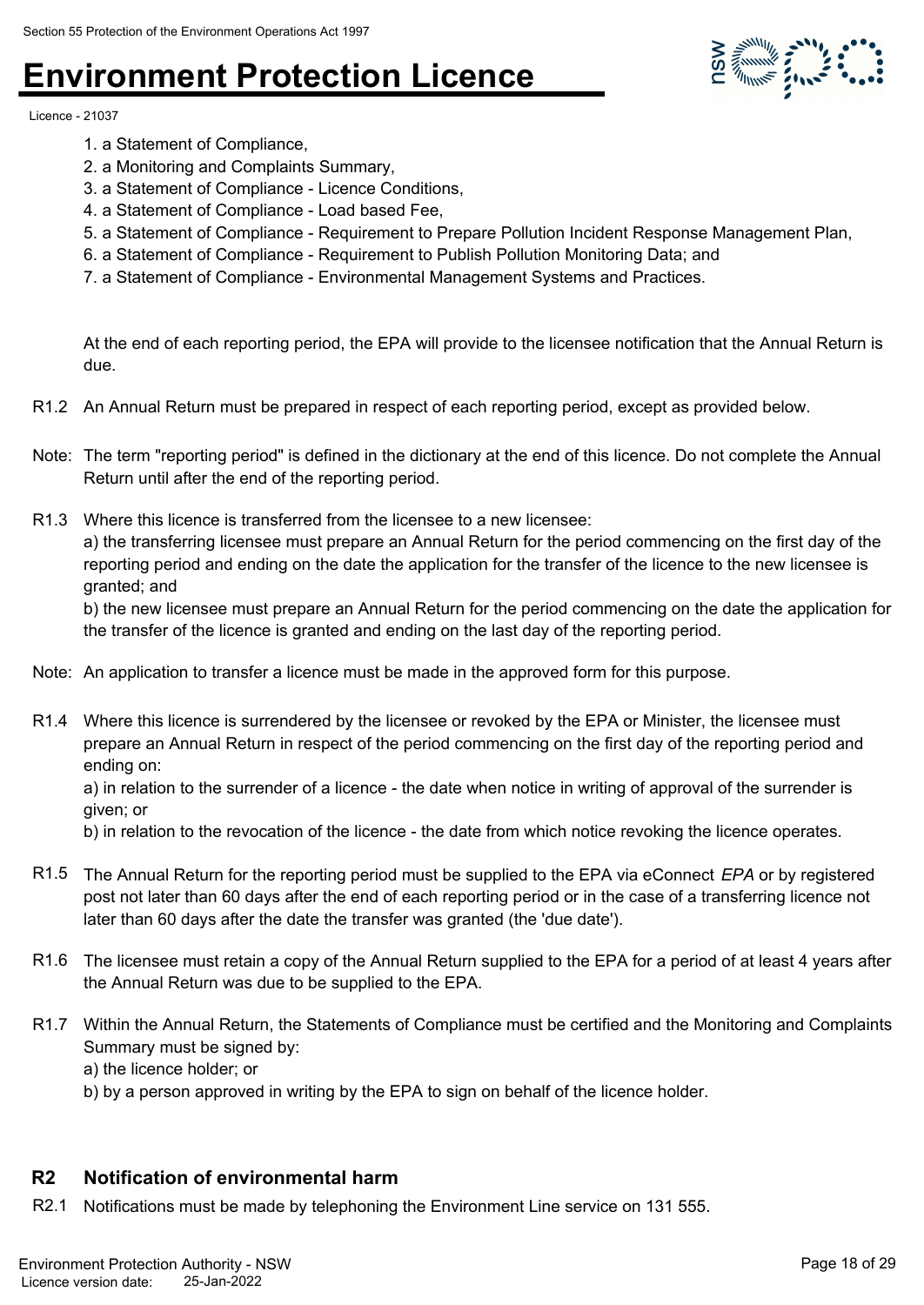

Licence - 21037

- Note: The licensee or its employees must notify all relevant authorities of incidents causing or threatening material harm to the environment immediately after the person becomes aware of the incident in accordance with the requirements of Part 5.7 of the Act.
- R2.2 The licensee must provide written details of the notification to the EPA within 7 days of the date on which they became aware of the incident.

#### **R3 Written report**

R3.1 Where an authorised officer of the EPA suspects on reasonable grounds that:

a) where this licence applies to premises, an event has occurred at the premises; or

b) where this licence applies to vehicles or mobile plant, an event has occurred in connection with the carrying out of the activities authorised by this licence,

and the event has caused, is causing or is likely to cause material harm to the environment (whether the harm occurs on or off premises to which the licence applies), the authorised officer may request a written report of the event.

- R3.2 The licensee must make all reasonable inquiries in relation to the event and supply the report to the EPA within such time as may be specified in the request.
- R3.3 The request may require a report which includes any or all of the following information:

a) the cause, time and duration of the event;

b) the type, volume and concentration of every pollutant discharged as a result of the event;

c) the name, address and business hours telephone number of employees or agents of the licensee, or a specified class of them, who witnessed the event;

d) the name, address and business hours telephone number of every other person (of whom the licensee is aware) who witnessed the event, unless the licensee has been unable to obtain that information after making reasonable effort;

e) action taken by the licensee in relation to the event, including any follow-up contact with any complainants; f) details of any measure taken or proposed to be taken to prevent or mitigate against a recurrence of such an event; and

g) any other relevant matters.

R3.4 The EPA may make a written request for further details in relation to any of the above matters if it is not satisfied with the report provided by the licensee. The licensee must provide such further details to the EPA within the time specified in the request.

#### **R4 Other reporting conditions**

R4.1 Daily Complaints Reports

(a) The licensee must submit by 2:00pm each business day a report to the EPA that provides details of all complaints received in relation to construction activities regulated by the licence on the telephone complaints line required by Condition M4 or through any other means.

#### (b) The report must:

- 1. Be submitted to the email address nominated by the EPA; and
- 2. Include a unique identifier number for each complainant together with the details required by condition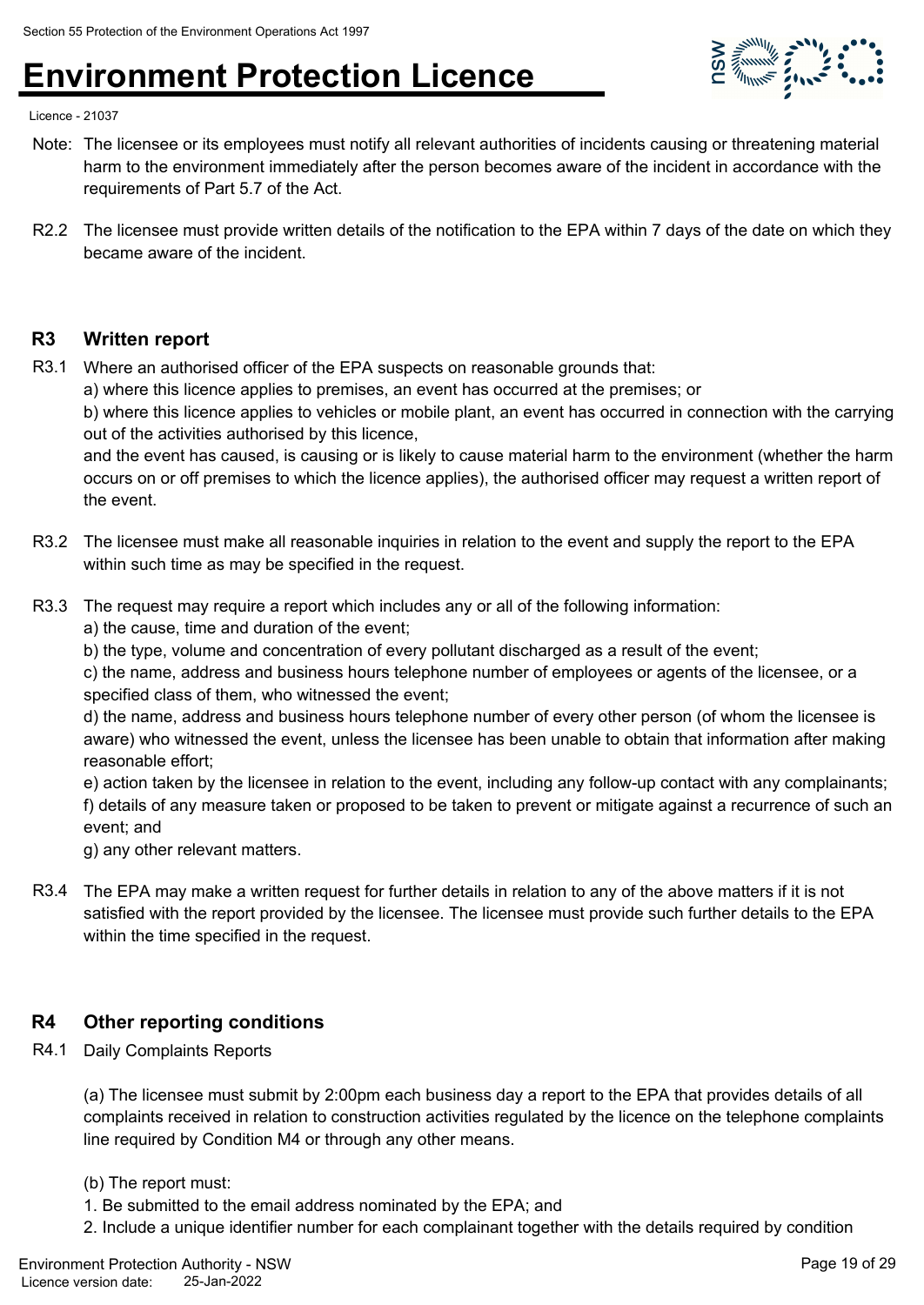

Licence - 21037

M5.2; and

- 3. Include date and time as reported by the complainant of the event that is the subject of the complaint; and
- 4. Include an outline of the work or activity that is the subject of the complaint; and
- 5. Include the complaints received between 12am and 12pm; and

6. If the works have been carried out under Conditions L4.2, L4.3, L4.4, L4.5, L4.6 or L4.8 the report must include a copy of any assessments required by these conditions unless previously provided to the EPA, and details of how the requirements of these conditions have been met.

(c) The licensee is not required to submit a report for any reporting period during which no complaints have been received.

R4.2 Noise and Vibration Reports

(a) Upon request of an authorised officer, the licensee must submit a Preliminary Investigation Report to the EPA in respect of any noise or vibration monitoring undertaken in accordance with the requirements of Condition M6.5

(b) The Preliminary Investigation Report must be submitted to the EPA by 4:30pm on the afternoon of the next working day following any noise or vibration monitoring.

(c) The Preliminary Investigation Report must:

1. Include numerical and/or graphical representation of the noise and vibration monitoring results; and 2. Highlight any detected exceedance of noise limits or noise management levels specified in this licence, relevant noise modelling and any relevant noise guidelines.

R4.3 In the event of any exceedance of predicted noise levels, the licensee must:

(a) Modify activities and implement all reasonable and feasible measures to prevent a recurrence of the exceedance; and

(b) Upon request of an authorised officer, submit a Follow-Up Investigation Report to the EPA within 5 working days of any noise or vibration monitoring having been undertaken (unless otherwise approved by the EPA).

(c) The Follow-Up Investigation Report must include:

1. Confirmation of whether noise monitoring has been undertaken in accordance with AS2659 and the compliance monitoring guidance provided in the INP; and

2. Confirmation of whether vibration monitoring has been undertaken in accordance with the guidance provided in Assessing Vibration: a technical guideline (DEC 2006).

3. Details of the prevailing meteorological conditions during the period when the monitoring was undertaken; and

4. A map of each noise and vibration monitoring location in relation to the noise source, including relevant distances; and

- 5. Numerical and graphical representation of the noise and vibration monitoring results; and
- 6. An analysis of the noise and vibration monitoring results; and
- 7. Details of any remedial action taken in relation to the matter; and

8. In cases not the subject of remedial action, detailed justification of the decision not to undertake remedial action.

R4.4 [Deleted]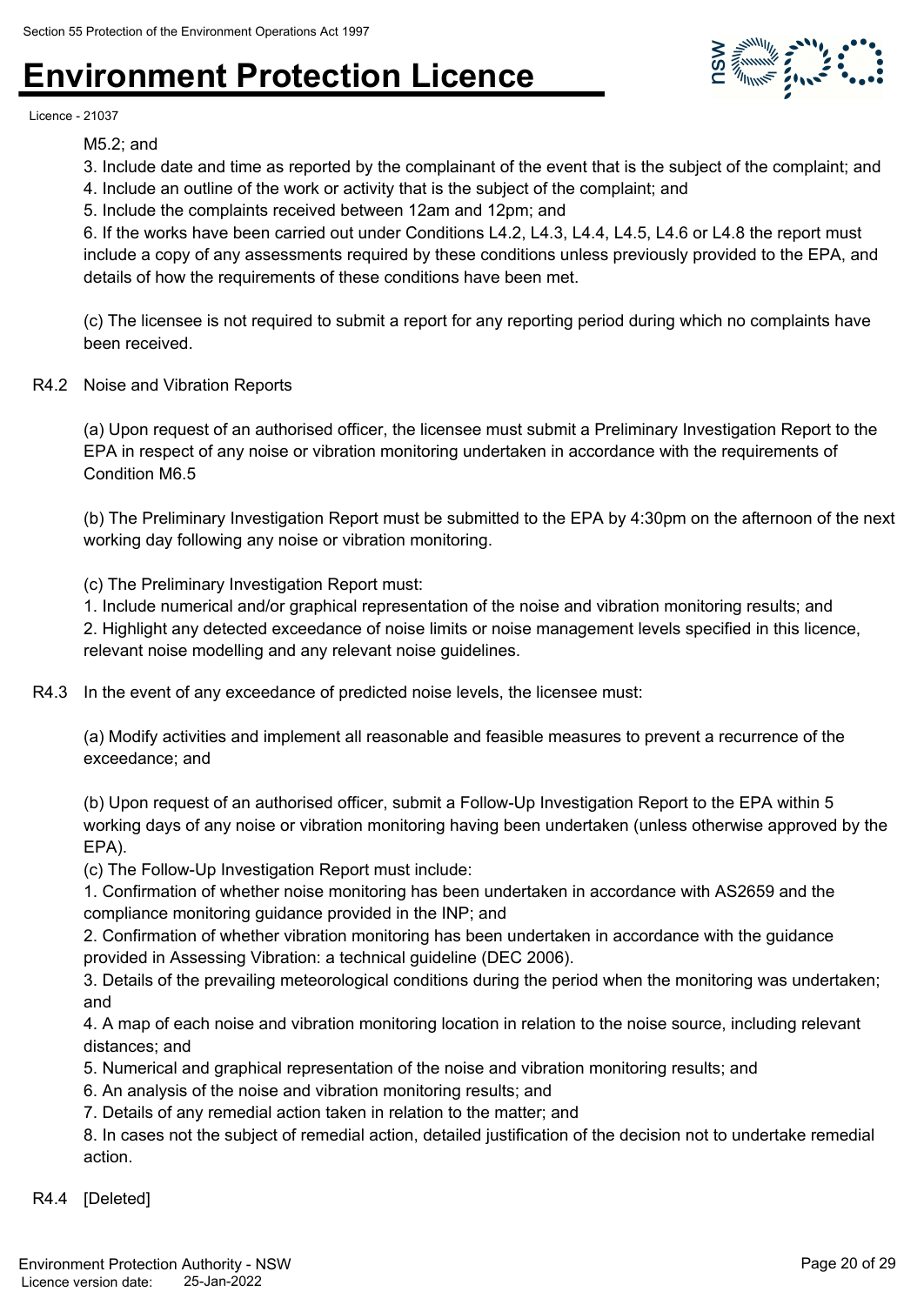Licence - 21037

### **7 General Conditions**

#### **G1 Copy of licence kept at the premises or plant**

- G1.1 A copy of this licence must be kept at the premises to which the licence applies.
- G1.2 The licence must be produced to any authorised officer of the EPA who asks to see it.
- G1.3 The licence must be available for inspection by any employee or agent of the licensee working at the premises.

#### **G2 Other general conditions**

G2.1 Environmental Induction

(a) The licensee must ensure that before any construction work is undertaken, all personnel involved in undertaking that work receive environmental induction training.

(b) The induction training must:

1. Clearly identify the location of all noise sensitive receivers likely to be affected by noise or vibration generated during the course of the work undertaken by those personnel; and

2. Highlight the licence requirements to minimise noise and vibration impacts on noise sensitive receivers.

### **8 Pollution Studies and Reduction Programs**

#### **Implementation of Erosion and Sediment Control Assessment Recommendations U1**

- U1.1 The Licensee must implement all recommendations listed in section 7 and 8 of the Erosion and Sediment Control Assessment Report prepared by Bradley Cole (2021) (EPA Reference # DOC21/442933).
- U1.2 The Licensee must provide updates to the EPA demonstrating compliance with condition U1.1 in the monthly compliance reports required by O4.14.

#### **U2 Complete Permanent Clean Water Diversion works**

U2.1 U2.1 The Licensee must complete all permanent upslope diversion drainage at the premises as follows:

### a) SECTION A (CH0-960)

- · Westbound by 28/12/22
- b) SECTION B (CH960 1220)
	- · Eastbound by 11/07/22
	- · Westbound by 30/11/22

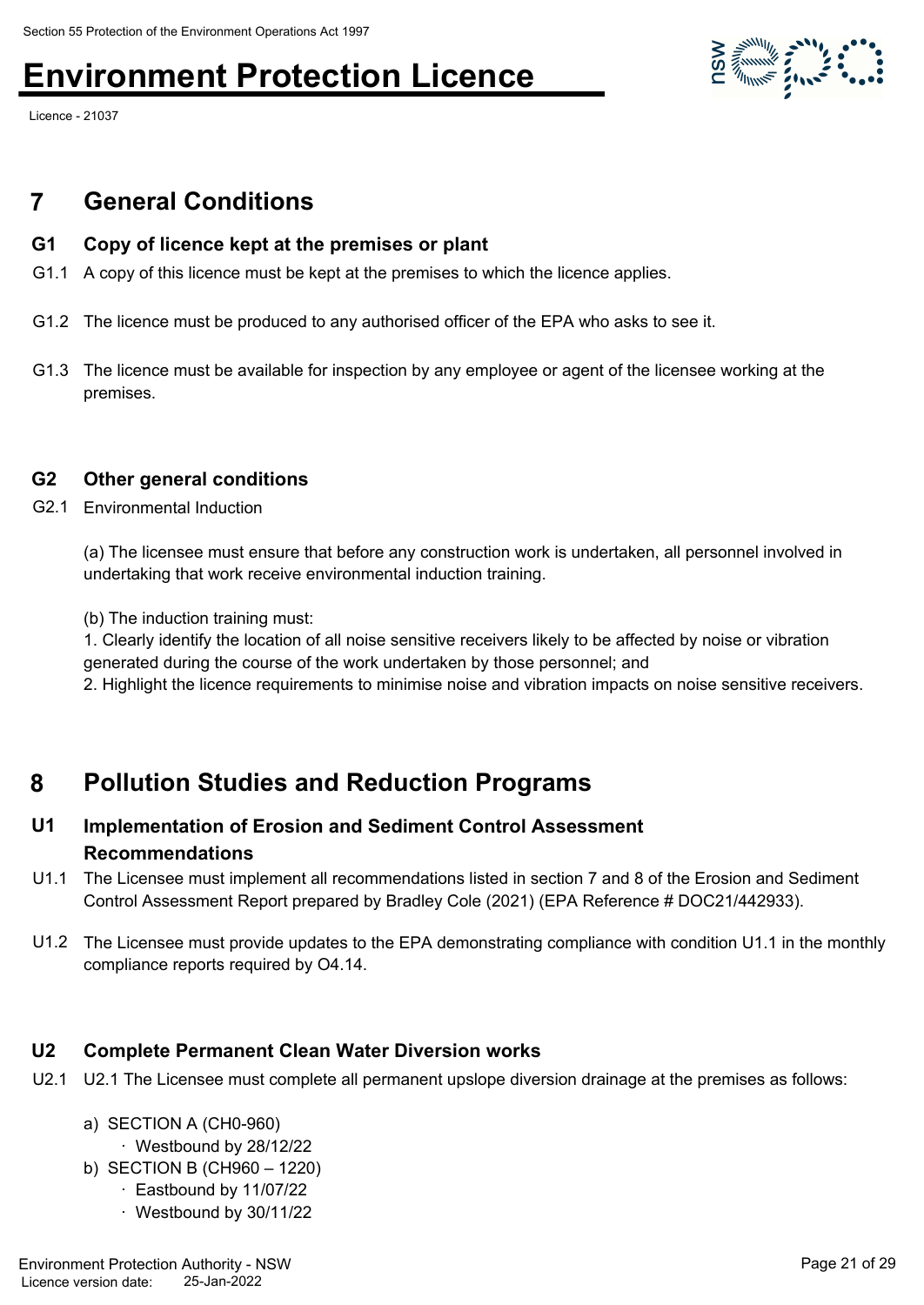

- Licence 21037
	- c) SECTION C (CH1220-1580)
		- · Eastbound by 22/03/22
		- · Westbound by 29/11/22
	- d) SECTION D (CH1580 1780)
		- · Eastbound by 22/03/22
		- · Westbound by 18/07/22
	- e) SECTION E (CH1780 2000) · Westbound by 09/11/22
	- f) SECTION F (CH2000 2300)
		- · Westbound by 02/11/22
	- g) SECTION G (CH2300 3200)
		- · Eastbound by 14/08/22
		- · Westbound by 18/03/22
- U2.2 The Licensee must advise on the progress of the permanent clean water diversion works in each monthly compliance report required under condition O4.14.
- U2.3 The Licensee must submit a signed statement from the Project Manager to the EPA to confirm the completion of the permanent clean water diversion works within 5 business days of works being completed.

### **9 Special Conditions**

#### **E1 Community Agreements**

E1.1 Requirements for community agreements

Any community agreement to permit works to be undertaken outside of standard construction hours (OOHW) under Condition L4.5 must:

(a) be prepared and implemented in accordance with the relevant sections of the Interim Construction Noise Guidelines (DEC 2009), the Noise Policy for Industry (EPA, 2017) and AS2346-2010 "Guide to noise and vibration control on construction, demolition and maintenance sites";

- (b) detail the following:
- 1. the actual works proposed;
- 2. any expected impacts in clear, simple English based on noise modelling;
- 3. the expected duration of the works;
- 4. any expected benefits for receivers;
- 5. any other concurrent OOHW that will be occurring; and

6. any other OOHW that will be occurring on the nights preceding and following the proposed works or, if the proposed work precedes or follows a weekend period, any other OOHW that will be occurring on the weekend.

(c) demonstrate that the noise sensitive receivers party to the agreement understand the nature of the works and any predicted impacts; and

(d) be kept for the duration of the agreement and made available to an EPA authorised officer on request.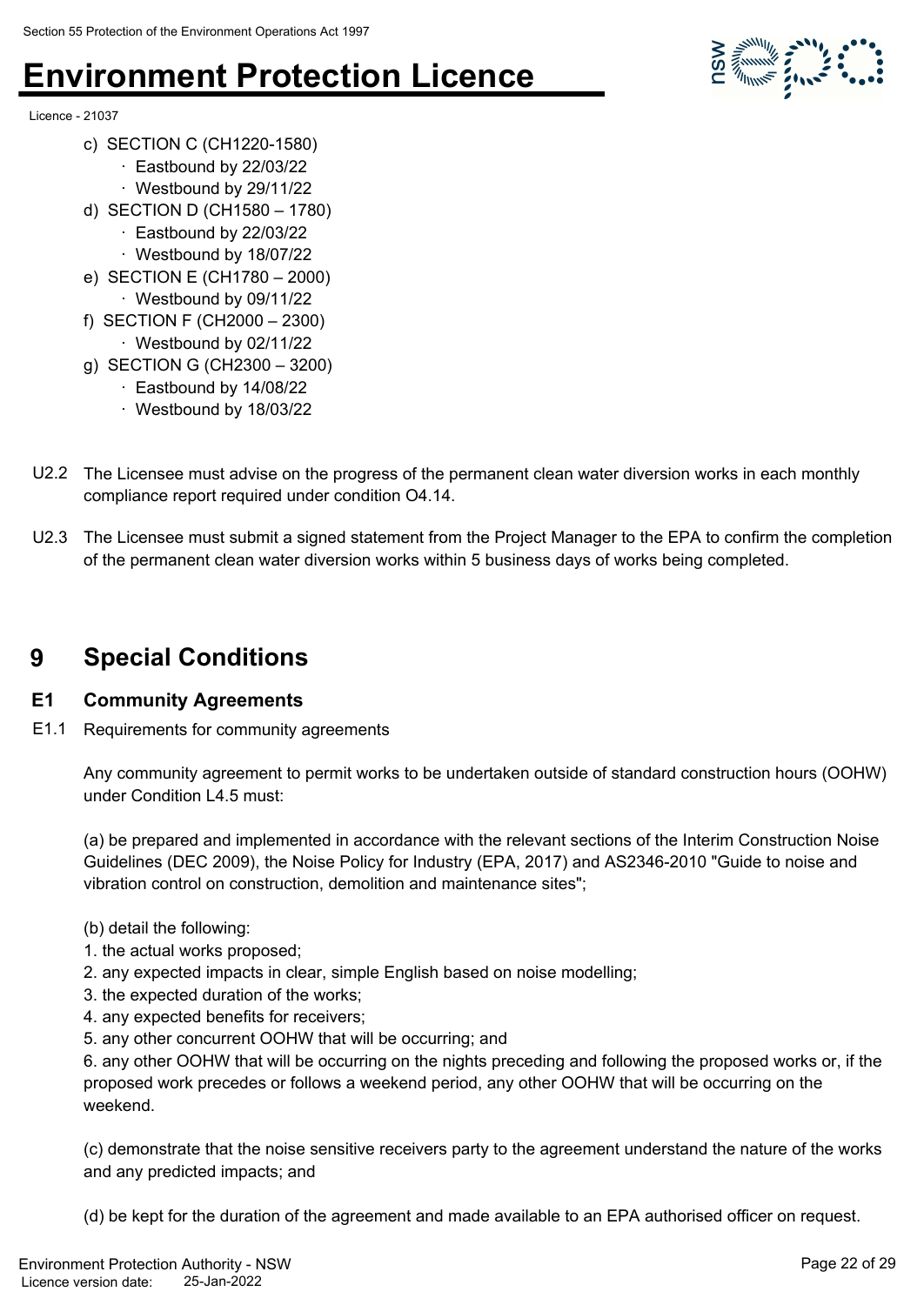

Licence - 21037

#### E1.2 Consultation and Engagement

In relation to consulting and engaging with noise sensitive receivers for a community agreement, the following applies:

(a) all noise sensitive receivers predicted by modelling to be impacted by noise greater than 5 dB(A) above RBL must be consulted on any proposed community agreement. This includes noise sensitive receivers that have declined to participate in previous agreements;

(b) all proposed agreements must include details for interpreting services for languages other than English where required; and

(c) If a licensee is unable to contact a noise sensitive receiver after three attempts during the time of day that the proposed works would be undertaken, including leaving "sorry I missed you" cards explaining the reason for the visit and requesting a return phone call, then the licensee will note that the receiver could not be contacted and the receiver will not be considered to have either agreed or disagreed; and

(d) records of the attempts to contact the receiver will be kept by the licensee.

#### E1.3 Agreement thresholds

(a) The EPA will consider agreements reached between the licensee and a substantial majority of both: 1. noise sensitive receivers predicted by the licensee to be impacted by noise levels exceeding those specified in Condition L4.2(a) and L4.2(b); and

2. noise sensitive receivers predicted to by the licensee to be impacted by noise levels above a highly noise affected level of 75dB(A).

E1.4 Community agreements attained by phone

Where a community agreement has been reached with noise sensitive receivers over the phone, the following applies:

(a) the phone script used to describe the proposed agreement (including information required under Condition E1.1(b)) is to be provided to the EPA with the community agreement for approval; and

(b) the script must include a clear question requesting receiver agreement to the proposal; and

(c) detailed records are to be maintained by the licensee of all community agreement phone conversations and must be maintained for the duration of the community agreement; and

(d) any noise sensitive receiver who requests a copy of the phone agreement must be supplied with one.

E1.5 Notification

All noise sensitive receivers must be advised of any community agreement that has been attained in writing within seven days of the agreement being finalised and must:

(a) include a website link to the project website, specifically to a summary of the approved project agreement; and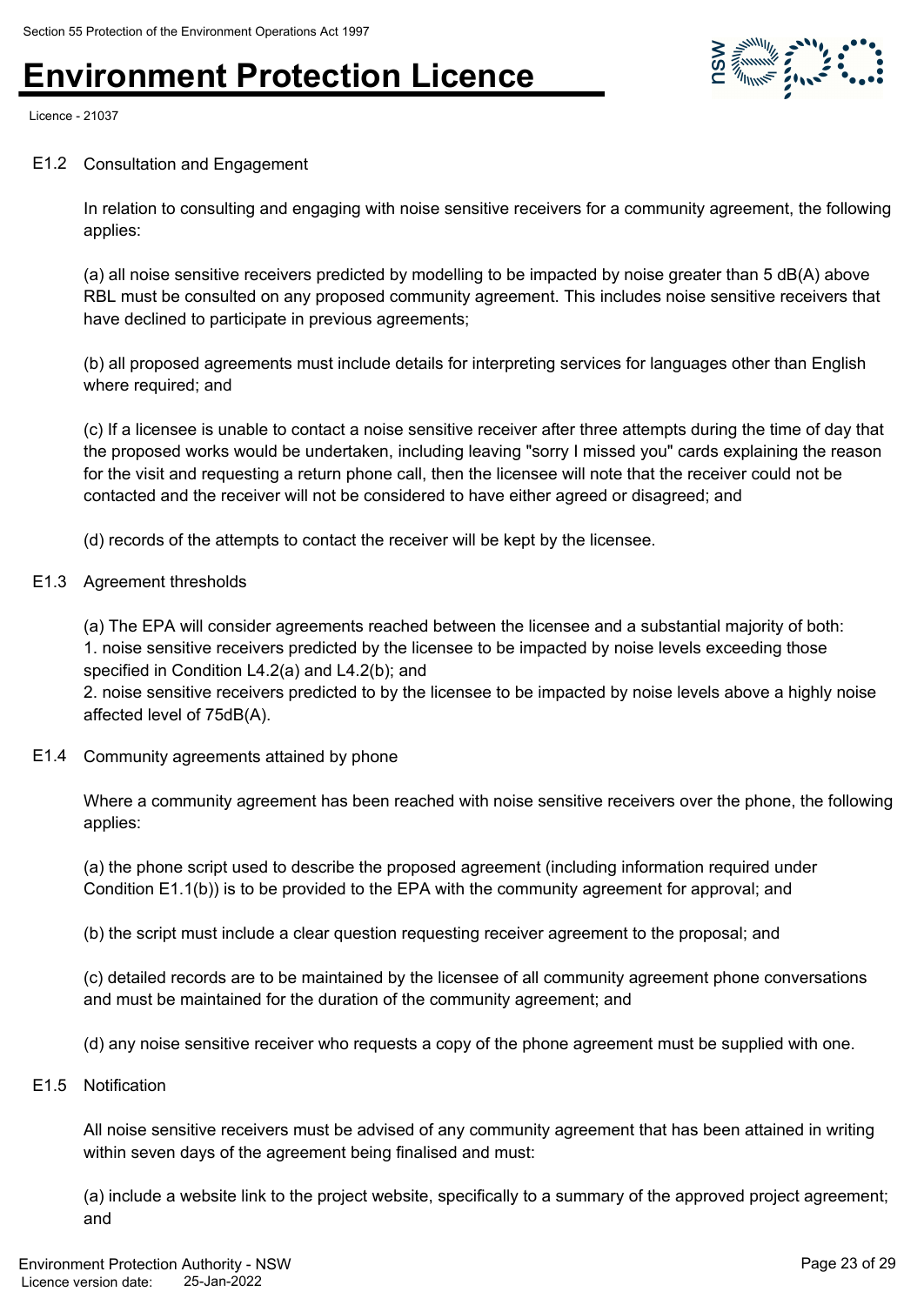

Licence - 21037

- (b) include details of the licensees complaints line as requires by condition M6; and
- (c) include details of the EPAs Environment Line.
- The notification requirements in Condition L4.7 apply to community agreements.
- E1.6 Monitoring

Validation monitoring must be undertaken for any works that are the subject of a community agreement and must:

- (a) be performed by a suitably qualified and experienced person; and
- (b) be performed on at least the first 2 nights where OOHW will be undertaken.
- E1.7 If validation monitoring undertaken under Condition E1.6 shows that noise levels are higher than those predicted by any noise modelling undertaken as part of the community agreement, work practices must be modified so that measured noise levels do not exceed predicted levels.
- E1.8 A validation monitoring plan must be submitted to the EPA for approval as part of the community agreement documentation prior to any OOHW occurring.

#### **E2 Community engagement strategy**

- E2.1 A Community Engagement Strategy must be prepared to facilitate communication between the licensee and the community, including landowners and businesses, directly impacted by the licensed activities. The Strategy is to apply for the period that the licence is held for the scheduled activity.
- E2.2 The Community Engagement Strategy must:

(a) identify people or organisations to be consulted during the delivery of the project, which must include all noise sensitive receivers that are predicted to be affected by construction noise;

(b) set out procedures and mechanisms for the regular distribution of accessible information about or relevant to the licensed activities;

(c) identify opportunities to provide accessible information regarding regularly updated site activities, schedules and milestones at each construction site;

(d) identify opportunities for the community to visit construction sites (taking into consideration workplace health and safety requirements);

(e) involve construction personnel engaging with the local community;

(f) provide for the formation of issue or location-based community forums, that focus on key environmental management issues of concern to the relevant community(ies) for the licensed activity; and

- (g) set out procedures and mechanisms:
- (i) through which the community can discuss or provide feedback to the licensee;

(ii) through which the licensee will respond to enquiries or feedback from the community relating to activities under this licence; and

(iii) to resolve any issues and mediate any disputes that may arise in relation to relating to activities under this licence.

E2.3 The Community Engagement Strategy must be submitted to the EPA no later than one (1) month before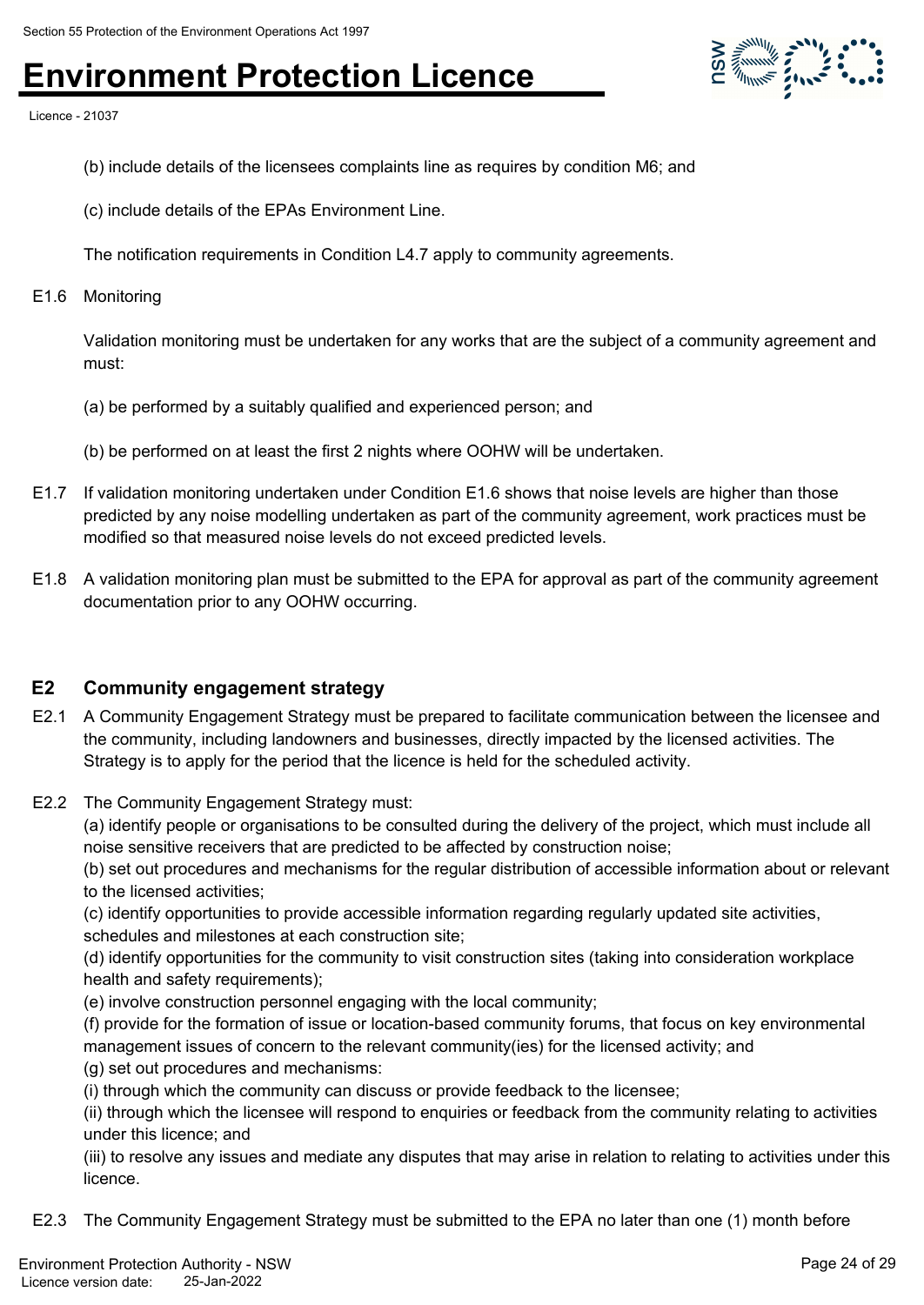

Licence - 21037

commencement of any works, or within another timeframe agreed to in writing by the EPA.

- E2.4 Works and activities under the licence must not commence until the Community Engagement Strategy has been provided to the EPA.
- E2.5 The Community Engagement Strategy must be implemented for the duration of the works permitted under this licence.
- E2.6 Amended versions of the Community Engagement Strategy must be submitted to the EPA no later than one (1) week following revision.

#### **E3 Special Dictionary**

#### **Special Dictionary**

| Term                                        | <b>Meaning</b>                                                                                                                                                                                                                                                          |
|---------------------------------------------|-------------------------------------------------------------------------------------------------------------------------------------------------------------------------------------------------------------------------------------------------------------------------|
| AS 2659                                     | means Australian Standard AS 2659.1 - 1988 : Guide<br>to the use of sound measuring equipment - Portable<br>sound level meters                                                                                                                                          |
| <b>Business day</b>                         | excludes Saturdays, Sundays, public holidays and<br>rostered days off (RDOs)                                                                                                                                                                                            |
| Operating hours                             | means hours during which any construction-related<br>works or activities are being undertaken, including<br>outside of standard construction hours                                                                                                                      |
| <b>Construction work</b>                    | includes all construction work and activities, and all<br>construction-related work and activities, undertaken on<br>the premises.                                                                                                                                      |
| Day (in relation to construction<br>noise)  | the period from 0700 and 1800 h (Monday to Saturday)<br>and 0800 to 1800 h (Sundays and Public Holidays).                                                                                                                                                               |
| Evening                                     | the period from 1800 to 2200 h.                                                                                                                                                                                                                                         |
| Feasible Noise Abatement<br><b>Measures</b> | Means actions to reduce noise levels that are capable of being put<br>into practice or of being engineered and are practical to build given<br>project constraints such as safety and maintenance requirements                                                          |
| High noise impact activities and<br>works   | means jack hammering, rock breaking or hammering,<br>pile driving, vibratory rolling, cutting of pavement,<br>concrete or steel or other work occurring on the surface<br>that generates noise with impulsive, intermittent, tonal<br>or low frequency characteristics. |
| Noise Management Level (NML)                | has the same meaning as "Airborne Noise Management Levels" in<br>the Interim Construction Noise Guideline (DECC 2009)                                                                                                                                                   |
| Night                                       | the period from 2200 to 0700 h (Monday to Saturday)<br>and 2200 to 0800 h (Sundays and Public Holidays).                                                                                                                                                                |
| Noise sensitive receiver                    | Land uses that are sensitive to noise, such as residential areas,<br>churches, schools and recreation areas.                                                                                                                                                            |
| Out of hours works                          | means works and activities undertaken outside of standard construction hours.                                                                                                                                                                                           |
| Rating Background Level (RBL)               | the same meaning as in the Noise Policy for Industry (EPA 2017).                                                                                                                                                                                                        |
|                                             |                                                                                                                                                                                                                                                                         |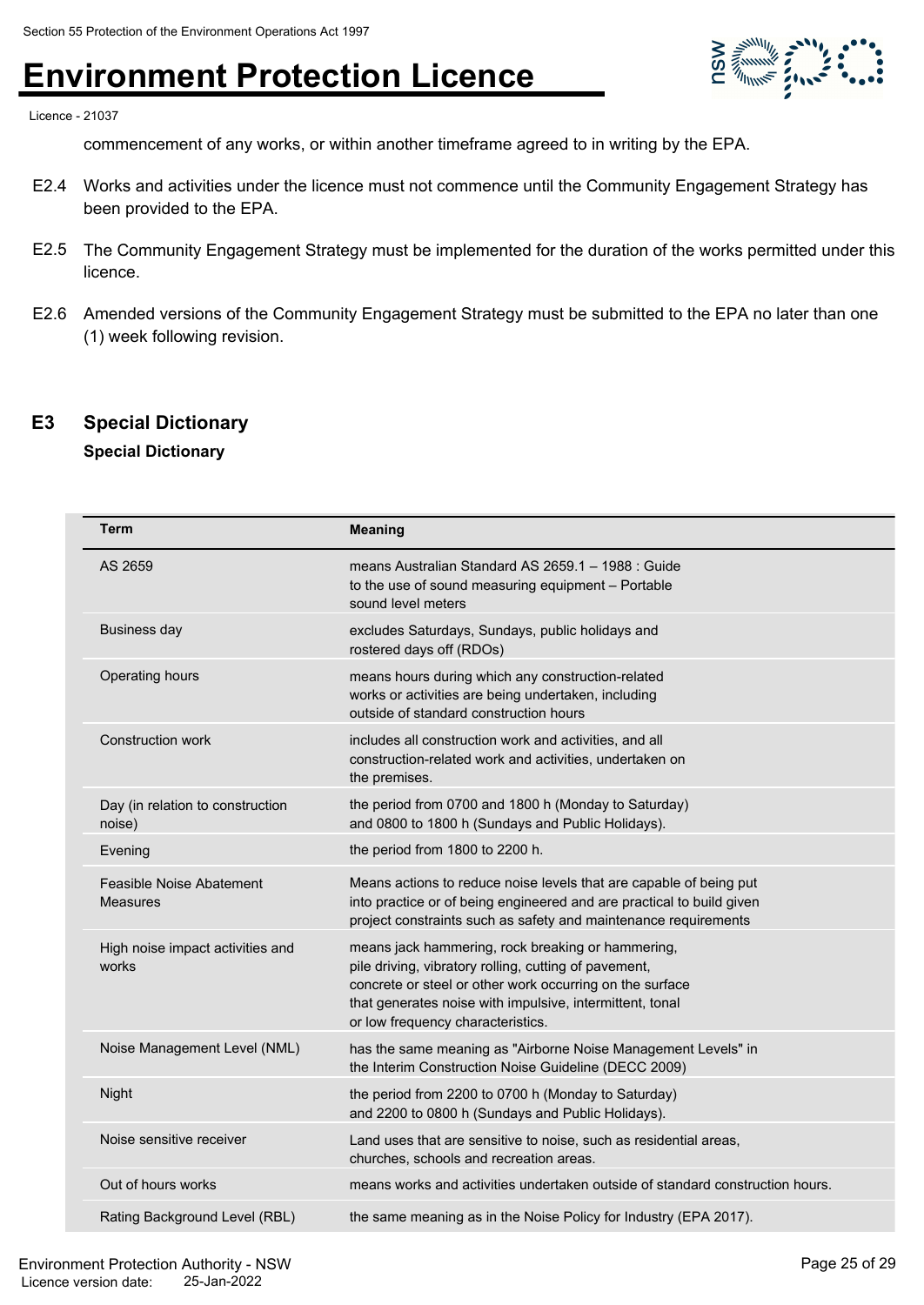

#### Licence - 21037

| Reasonable noise abatement<br>measures | Means those feasible noise abatement measures that are considered<br>reasonable in the circumstances, based on a judgement that the<br>overall noise benefits outweigh the overall adverse social<br>economic and environmental effects, including the cost of<br>measure. To make such a judgement, consideration is to be given<br>to noise level impacts, noise mitigation benefits, cost effectiveness<br>of noise mitigation and community views. |
|----------------------------------------|--------------------------------------------------------------------------------------------------------------------------------------------------------------------------------------------------------------------------------------------------------------------------------------------------------------------------------------------------------------------------------------------------------------------------------------------------------|
| Residence                              | A lawful and permanent structure erected in a land-use zone that<br>permits residential use (or for which existing use rights under the<br>EP&A Act apply) where a person/s permanently reside and is not,<br>nor associated with, a commercial undertaking such as caretakers<br>quarters, hotel, motel, transient holiday accommodation or caravan<br>park.                                                                                          |
| Standard construction hours            | means the times specified in condition L4.1.                                                                                                                                                                                                                                                                                                                                                                                                           |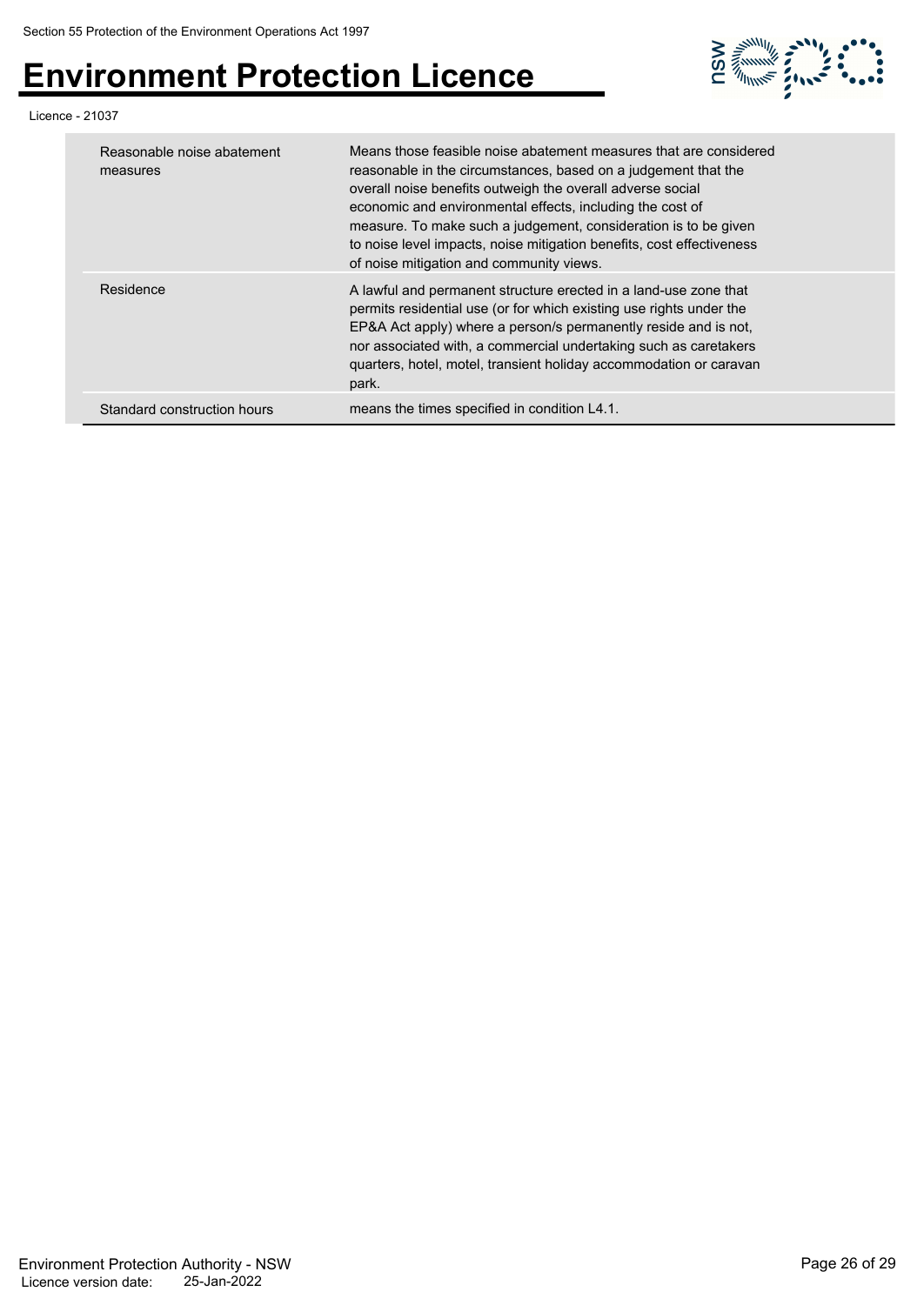Licence - 21037

# 

### **Dictionary**

#### General Dictionary

| <b>3DGM</b> [in relation<br>to a concentration<br>limit] | Means the three day geometric mean, which is calculated by multiplying the results of the analysis of<br>three samples collected on consecutive days and then taking the cubed root of that amount. Where one<br>or more of the samples is zero or below the detection limit for the analysis, then 1 or the detection limit<br>respectively should be used in place of those samples |
|----------------------------------------------------------|---------------------------------------------------------------------------------------------------------------------------------------------------------------------------------------------------------------------------------------------------------------------------------------------------------------------------------------------------------------------------------------|
| Act                                                      | Means the Protection of the Environment Operations Act 1997                                                                                                                                                                                                                                                                                                                           |
| activity                                                 | Means a scheduled or non-scheduled activity within the meaning of the Protection of the Environment<br>Operations Act 1997                                                                                                                                                                                                                                                            |
| actual load                                              | Has the same meaning as in the Protection of the Environment Operations (General) Regulation 2009                                                                                                                                                                                                                                                                                     |
| AM                                                       | Together with a number, means an ambient air monitoring method of that number prescribed by the<br>Approved Methods for the Sampling and Analysis of Air Pollutants in New South Wales.                                                                                                                                                                                               |
| <b>AMG</b>                                               | Australian Map Grid                                                                                                                                                                                                                                                                                                                                                                   |
| anniversary date                                         | The anniversary date is the anniversary each year of the date of issue of the licence. In the case of a<br>licence continued in force by the Protection of the Environment Operations Act 1997, the date of issue of<br>the licence is the first anniversary of the date of issue or last renewal of the licence following the<br>commencement of the Act.                            |
| annual return                                            | Is defined in R1.1                                                                                                                                                                                                                                                                                                                                                                    |
| <b>Approved Methods</b><br><b>Publication</b>            | Has the same meaning as in the Protection of the Environment Operations (General) Regulation 2009                                                                                                                                                                                                                                                                                     |
| assessable<br>pollutants                                 | Has the same meaning as in the Protection of the Environment Operations (General) Regulation 2009                                                                                                                                                                                                                                                                                     |
| <b>BOD</b>                                               | Means biochemical oxygen demand                                                                                                                                                                                                                                                                                                                                                       |
| <b>CEM</b>                                               | Together with a number, means a continuous emission monitoring method of that number prescribed by<br>the Approved Methods for the Sampling and Analysis of Air Pollutants in New South Wales.                                                                                                                                                                                        |
| <b>COD</b>                                               | Means chemical oxygen demand                                                                                                                                                                                                                                                                                                                                                          |
| composite sample                                         | Unless otherwise specifically approved in writing by the EPA, a sample consisting of 24 individual samples<br>collected at hourly intervals and each having an equivalent volume.                                                                                                                                                                                                     |
| cond.                                                    | Means conductivity                                                                                                                                                                                                                                                                                                                                                                    |
| environment                                              | Has the same meaning as in the Protection of the Environment Operations Act 1997                                                                                                                                                                                                                                                                                                      |
| environment<br>protection<br>legislation                 | Has the same meaning as in the Protection of the Environment Administration Act 1991                                                                                                                                                                                                                                                                                                  |
| <b>EPA</b>                                               | Means Environment Protection Authority of New South Wales.                                                                                                                                                                                                                                                                                                                            |
| fee-based activity<br>classification                     | Means the numbered short descriptions in Schedule 1 of the Protection of the Environment Operations<br>(General) Regulation 2009.                                                                                                                                                                                                                                                     |
| general solid waste<br>(non-putrescible)                 | Has the same meaning as in Part 3 of Schedule 1 of the Protection of the Environment Operations Act<br>1997                                                                                                                                                                                                                                                                           |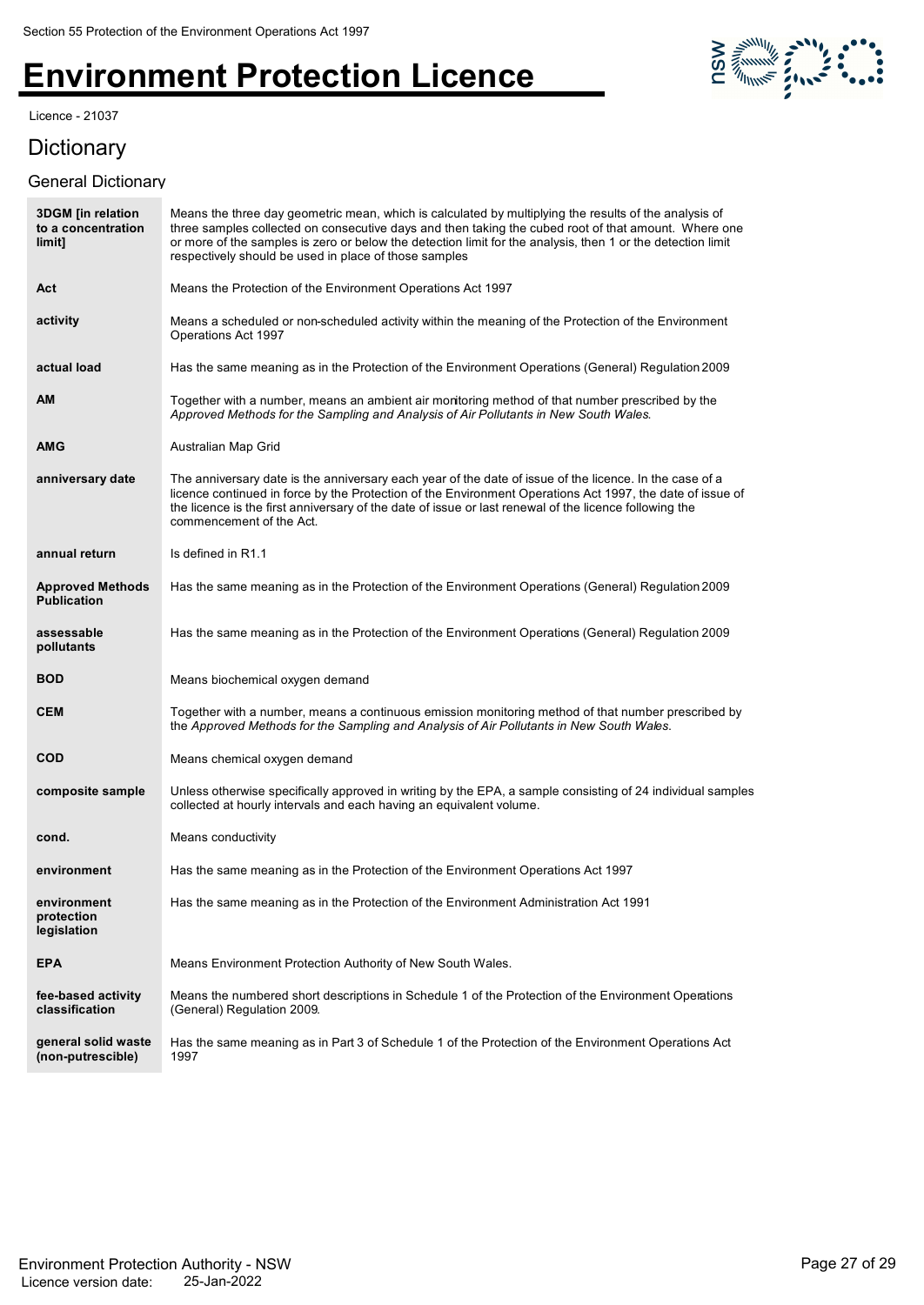

Licence - 21037

| flow weighted<br>composite sample                                      | Means a sample whose composites are sized in proportion to the flow at each composites time of<br>collection.                                                                                                                                                                                                                                                                                                                     |  |
|------------------------------------------------------------------------|-----------------------------------------------------------------------------------------------------------------------------------------------------------------------------------------------------------------------------------------------------------------------------------------------------------------------------------------------------------------------------------------------------------------------------------|--|
| general solid waste<br>(putrescible)                                   | Has the same meaning as in Part 3 of Schedule 1 of the Protection of the Environmen t Operations Act<br>1997                                                                                                                                                                                                                                                                                                                      |  |
| grab sample                                                            | Means a single sample taken at a point at a single time                                                                                                                                                                                                                                                                                                                                                                           |  |
| hazardous waste                                                        | Has the same meaning as in Part 3 of Schedule 1 of the Protection of the Environment Operations Act<br>1997                                                                                                                                                                                                                                                                                                                       |  |
| licensee                                                               | Means the licence holder described at the front of this licence                                                                                                                                                                                                                                                                                                                                                                   |  |
| load calculation<br>protocol                                           | Has the same meaning as in the Protection of the Environment Operations (General) Regulation 2009                                                                                                                                                                                                                                                                                                                                 |  |
| local authority                                                        | Has the same meaning as in the Protection of the Environment Operations Act 1997                                                                                                                                                                                                                                                                                                                                                  |  |
| material harm                                                          | Has the same meaning as in section 147 Protection of the Environment Operations Act 1997                                                                                                                                                                                                                                                                                                                                          |  |
| <b>MBAS</b>                                                            | Means methylene blue active substances                                                                                                                                                                                                                                                                                                                                                                                            |  |
| <b>Minister</b>                                                        | Means the Minister administering the Protection of the Environment Operations Act 1997                                                                                                                                                                                                                                                                                                                                            |  |
| mobile plant                                                           | Has the same meaning as in Part 3 of Schedule 1 of the Protection of the Environment Operations Act<br>1997                                                                                                                                                                                                                                                                                                                       |  |
| motor vehicle                                                          | Has the same meaning as in the Protection of the Environment Operations Act 1997                                                                                                                                                                                                                                                                                                                                                  |  |
| <b>O&amp;G</b>                                                         | Means oil and grease                                                                                                                                                                                                                                                                                                                                                                                                              |  |
| percentile [in<br>relation to a<br>concentration limit<br>of a sample] | Means that percentage [eg.50%] of the number of samples taken that must meet the concentration limit<br>specified in the licence for that pollutant over a specified period of time. In this licence, the specified period<br>of time is the Reporting Period unless otherwise stated in this licence.                                                                                                                            |  |
| plant                                                                  | Includes all plant within the meaning of the Protection of the Environment Operations Act 1997 as well as<br>motor vehicles.                                                                                                                                                                                                                                                                                                      |  |
| pollution of waters<br>[or water pollution]                            | Has the same meaning as in the Protection of the Environment Operations Act 1997                                                                                                                                                                                                                                                                                                                                                  |  |
| premises                                                               | Means the premises described in condition A2.1                                                                                                                                                                                                                                                                                                                                                                                    |  |
| public authority                                                       | Has the same meaning as in the Protection of the Environment Operations Act 1997                                                                                                                                                                                                                                                                                                                                                  |  |
| regional office                                                        | Means the relevant EPA office referred to in the Contacting the EPA document accompanying this licence                                                                                                                                                                                                                                                                                                                            |  |
| reporting period                                                       | For the purposes of this licence, the reporting period means the period of 12 months after the issue of the<br>licence, and each subsequent period of 12 months. In the case of a licence continued in force by the<br>Protection of the Environment Operations Act 1997, the date of issue of the licence is the first anniversary<br>of the date of issue or last renewal of the licence following the commencement of the Act. |  |
| restricted solid<br>waste                                              | Has the same meaning as in Part 3 of Schedule 1 of the Protection of the Environment Operations Act<br>1997                                                                                                                                                                                                                                                                                                                       |  |
| scheduled activity                                                     | Means an activity listed in Schedule 1 of the Protection of the Environment Operations Act 1997                                                                                                                                                                                                                                                                                                                                   |  |
| special waste                                                          | Has the same meaning as in Part 3 of Schedule 1 of the Protection of the Environment Operations Act<br>1997                                                                                                                                                                                                                                                                                                                       |  |
| TM                                                                     | Together with a number, means a test method of that number prescribed by the <i>Approved Methods for the</i><br>Sampling and Analysis of Air Pollutants in New South Wales.                                                                                                                                                                                                                                                       |  |